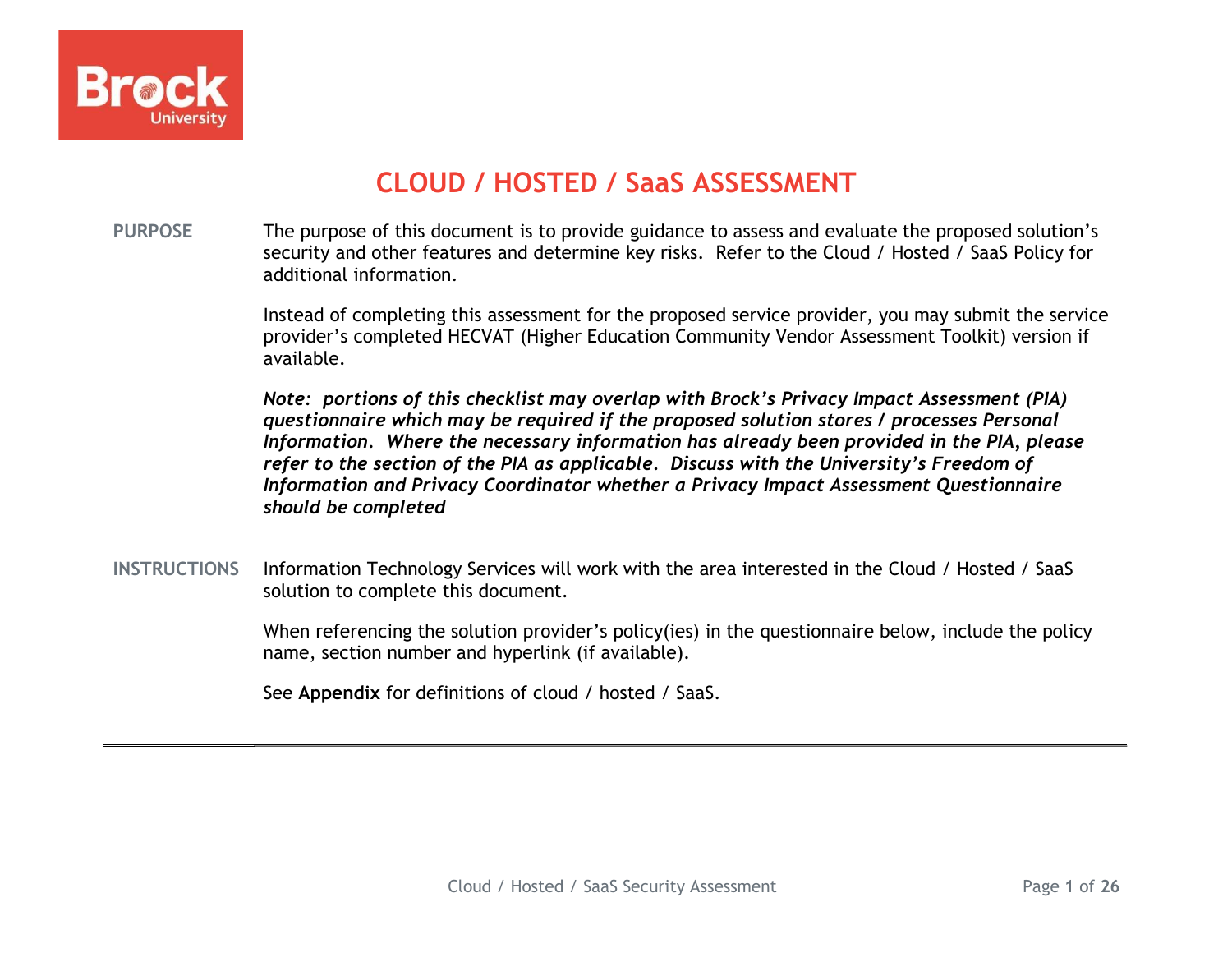#### KEY CONTACT INFORMATION

| <b>Name</b>      | First name, Last name |
|------------------|-----------------------|
| <b>Title</b>     | [enter]               |
| <b>Extension</b> | [enter]               |
| Area             | [enter]               |

#### KEY STAKEHOLDERS

| <b>Name</b> | <b>Title</b> | <b>Extension</b> | Area    |
|-------------|--------------|------------------|---------|
| [enter]     | [enter]      | [enter]          | [enter] |
| [enter]     | [enter]      | [enter]          | [enter] |
| [enter]     | [enter]      | [enter]          | [enter] |
| [enter]     | [enter]      | [enter]          | [enter] |

#### BACKGROUND INFORMATION OF PROPOSED SERVICE / SOLUTION

| Service                       | [enter]                                                                                                                                                                                                                                                                                                                                                                                                                                                                             |
|-------------------------------|-------------------------------------------------------------------------------------------------------------------------------------------------------------------------------------------------------------------------------------------------------------------------------------------------------------------------------------------------------------------------------------------------------------------------------------------------------------------------------------|
| Purpose                       | Identify the Brock asset for deployment<br>[Note: An asset supported by the cloud / hosted / SaaS solution generally falls into one of two<br>categories: (1) information / data; or (2) transactions / processing (either partial functions or full<br>applications)]                                                                                                                                                                                                              |
| Asset<br>evaluation<br>(risk) | Evaluate the importance of the asset to Brock. Consider how Brock would be harmed if:<br>1. The asset became widely public and / or widely distributed<br>2. An employee of the provider accessed the asset in an unauthorized manner<br>3. The data / process / function were manipulated by an outsider<br>4. The process / function failed to provide expected results<br>5. The information/data were unexpectedly changed<br>6. The asset was unavailable for a period of time |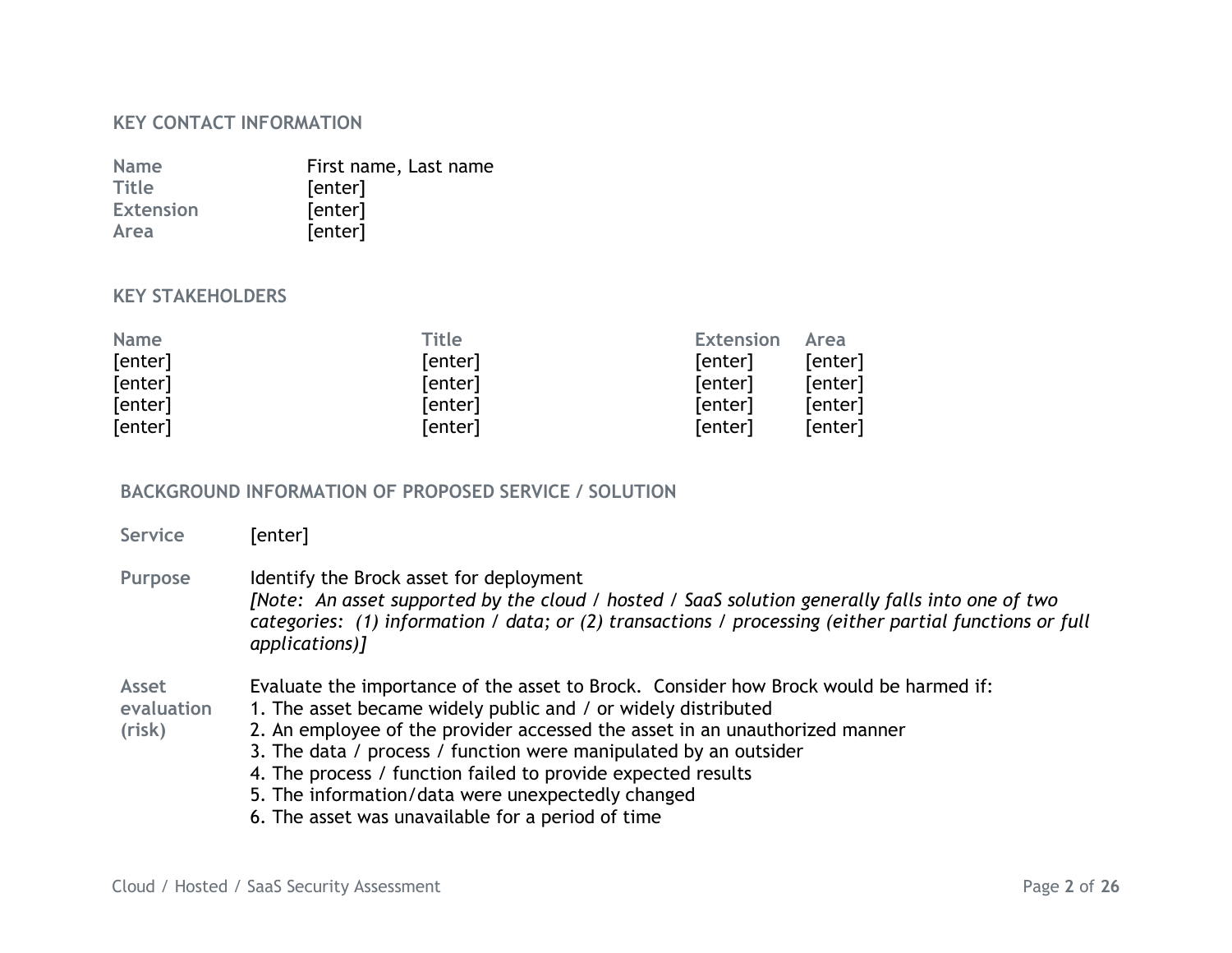## BACKGROUND INFORMATION OF PROPOSED SERVICE / SOLUTION

| Data                     | Identify the Brock University data fields that will be stored / processed by the service |
|--------------------------|------------------------------------------------------------------------------------------|
| Proposed<br>provider     | [enter]                                                                                  |
| Area(s)<br>impacted      | [enter]                                                                                  |
| Number of<br>users       | [enter]                                                                                  |
| Proposed<br>go-live date | [enter]                                                                                  |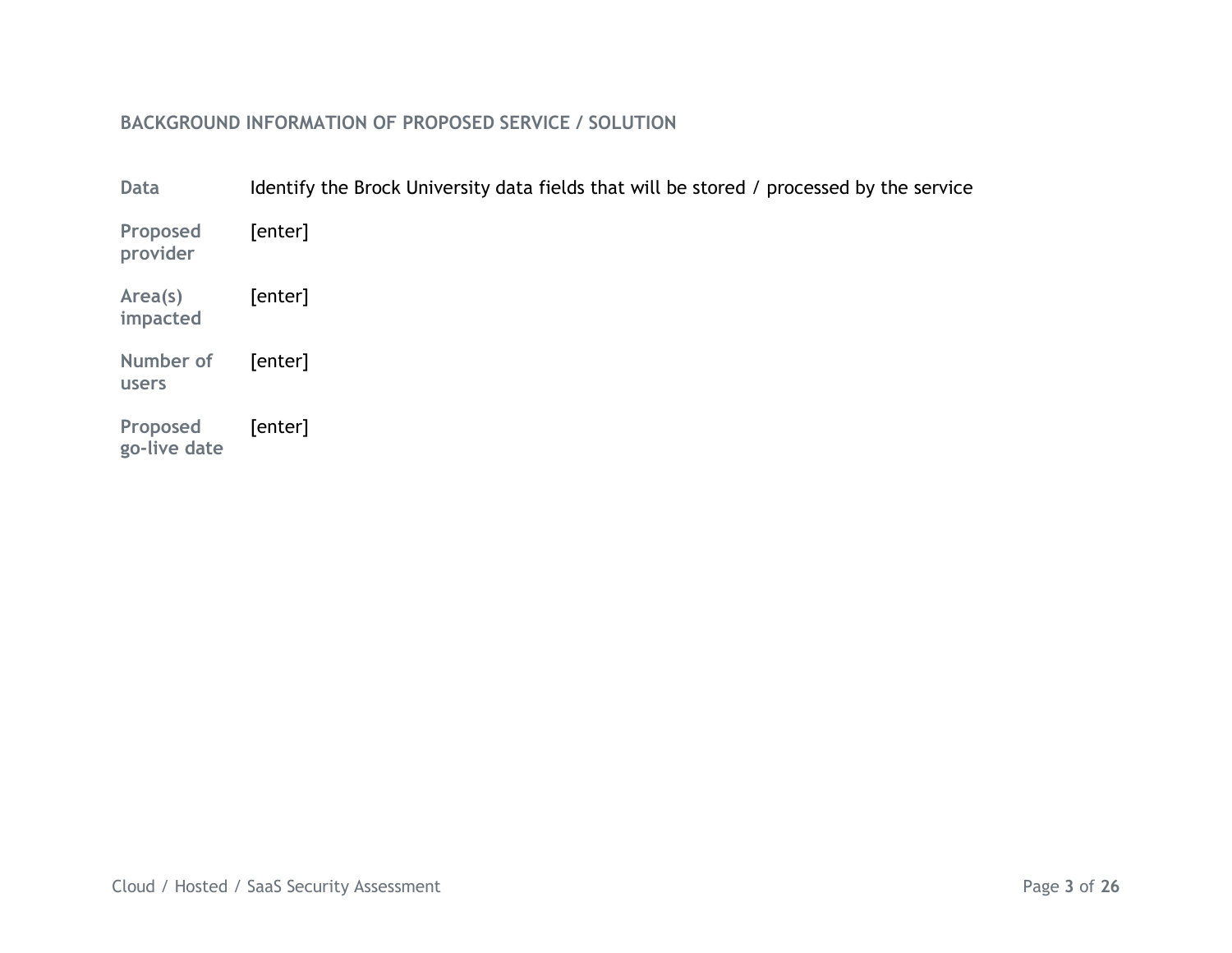## SERVICE / SOLUTION ASSESSMENT QUESTIONNAIRE

| 1. Provider                                                                                                            |                 |
|------------------------------------------------------------------------------------------------------------------------|-----------------|
| <b>Consideration</b>                                                                                                   | <b>Response</b> |
| 1.1 Is the solution provider an industry leader, small<br>player, niche player or new-comer?                           |                 |
| 1.2 What is the size of the solution provider's<br>operations – consider number of employees,<br>annual revenues, etc. |                 |
| 1.3 History: how long has the solution provider been in<br>business?                                                   |                 |
| 1.4 Are there current issues of concern, e.g., negative<br>media / press, data breach, etc.                            |                 |
| 1.5 List the provider's current / prior higher education<br>clients, if known.                                         |                 |

| 2. Terms of service                                                                                                                                                                   |                 |
|---------------------------------------------------------------------------------------------------------------------------------------------------------------------------------------|-----------------|
| <b>Consideration</b>                                                                                                                                                                  | <b>Response</b> |
| 2.1 Explain the limitations to how Brock can use the<br>service as outlined in the provider's acceptable<br>usage policies, licensing rights or other provider<br>usage restrictions. |                 |
| 2.2 What advance notice will be provided by the<br>provider for any change of terms?                                                                                                  |                 |
| 2.3 Does the contract / terms of service outline<br>meaningful liability for the provider in the event that<br>the Brock environment / data is breached?                              |                 |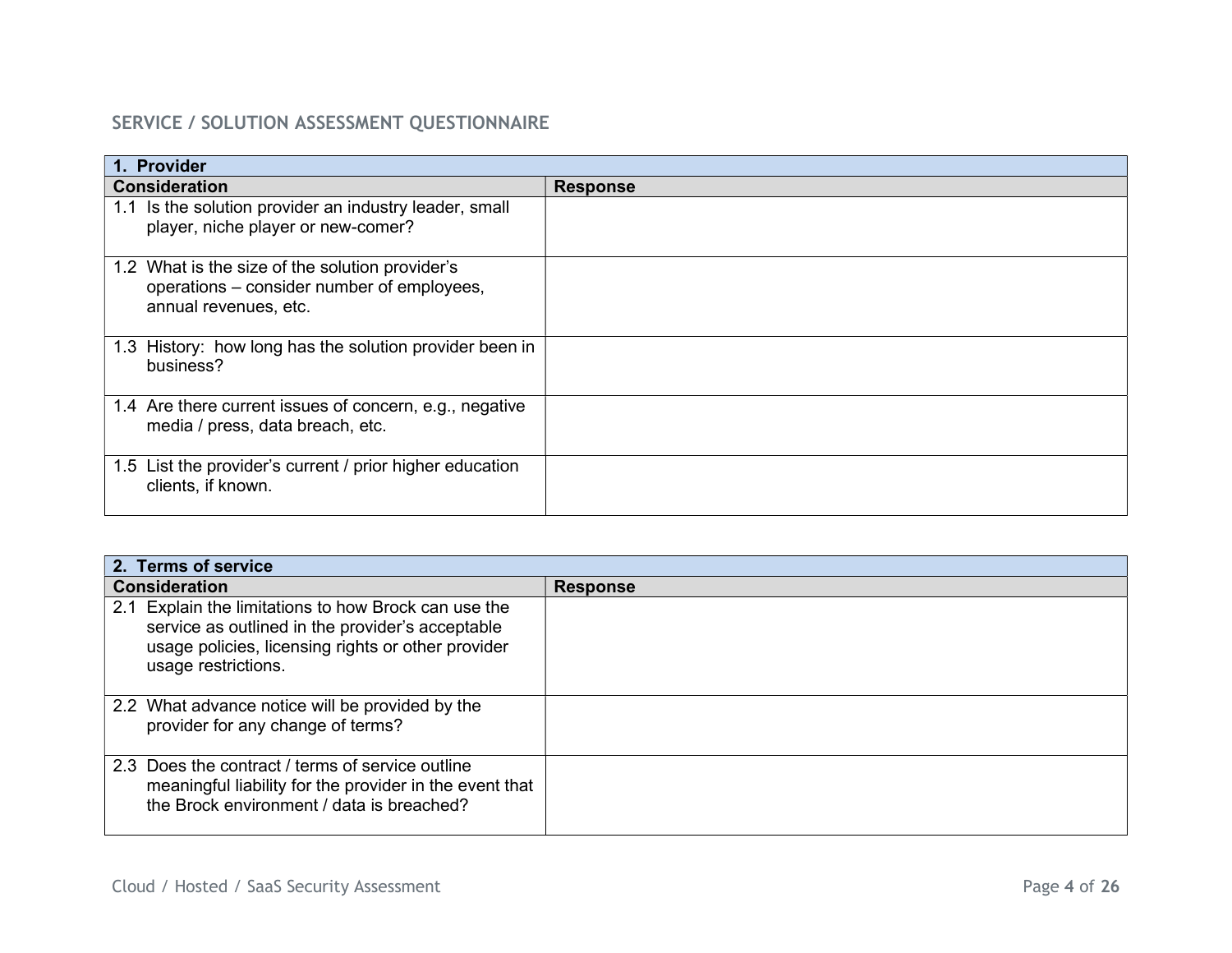| 2. Terms of service                                                                                     |                 |
|---------------------------------------------------------------------------------------------------------|-----------------|
| <b>Consideration</b>                                                                                    | <b>Response</b> |
| $2.4$ Is there a cap on liability?                                                                      |                 |
| Does the provider have cyber risk insurance in<br>2.5<br>place? If so, please provide coverage details. |                 |

| 3. Service-level agreement                                                                                                                    |                 |
|-----------------------------------------------------------------------------------------------------------------------------------------------|-----------------|
| <b>Consideration</b>                                                                                                                          | <b>Response</b> |
| 3.1 Does the provider have an active SLA in place that<br>identifies minimum performance (e.g., up time,<br>$etc.$ )?                         |                 |
| 3.2 Describe the SLA.                                                                                                                         |                 |
| 3.3 Does the provider provide regular service<br>management reports (e.g., SLA performance)? If<br>so, state the frequency of such reporting. |                 |
| 3.4 Describe penalties associated with SLA non-<br>compliance.                                                                                |                 |

| 4. Third party                                                                                                                                                                                                              |                 |
|-----------------------------------------------------------------------------------------------------------------------------------------------------------------------------------------------------------------------------|-----------------|
| <b>Consideration</b>                                                                                                                                                                                                        | <b>Response</b> |
| 4.1 Does the provider use a third party to provide the<br>required services? If so, explain the services to be<br>provided by the third party, and the type of<br>relationship between the provider and the third<br>party. |                 |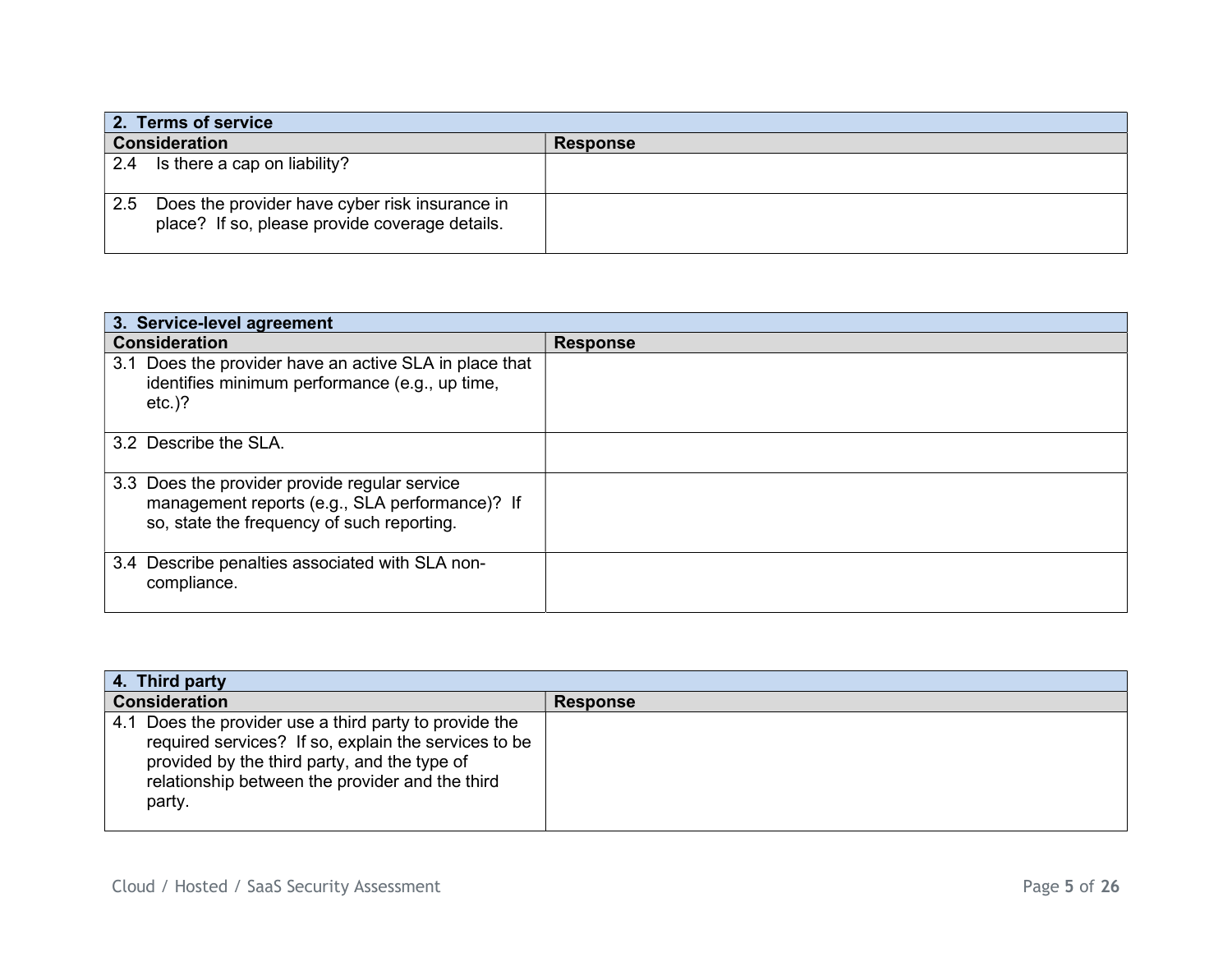| 4. Third party                                                                                                |                 |
|---------------------------------------------------------------------------------------------------------------|-----------------|
| <b>Consideration</b>                                                                                          | <b>Response</b> |
| 4.2 Does the provider monitor service continuity with<br>upstream providers in the event of provider failure? |                 |

| 5. Provider administration                                                                                            |                 |
|-----------------------------------------------------------------------------------------------------------------------|-----------------|
| <b>Consideration</b>                                                                                                  | <b>Response</b> |
| 5.1 Who at the provider can access Brock's<br>environment and/ or data? (Include third party<br>access if applicable) |                 |
| 5.2 How is their access controlled?                                                                                   |                 |
| 5.3 What is the provider's downtime plan (e.g., service<br>upgrade, patch, etc.)?                                     |                 |
| 5.4 What is the provider's peak load, and is there<br>sufficient capacity for this?                                   |                 |

| 6. Provider disaster recovery / continuity                                                                                                                                                       |                 |
|--------------------------------------------------------------------------------------------------------------------------------------------------------------------------------------------------|-----------------|
| <b>Consideration</b>                                                                                                                                                                             | <b>Response</b> |
| 6.1 Does the provider have a disaster recovery plan?<br>If so, attach, if possible and indicate when it was<br>last tested.                                                                      |                 |
| 6.2 Does the plan address, at a minimum:<br>• Power or critical service failure<br>• Physical disasters such as fire, water damage or<br>flooding<br>• Civil disobedience encumbering operations |                 |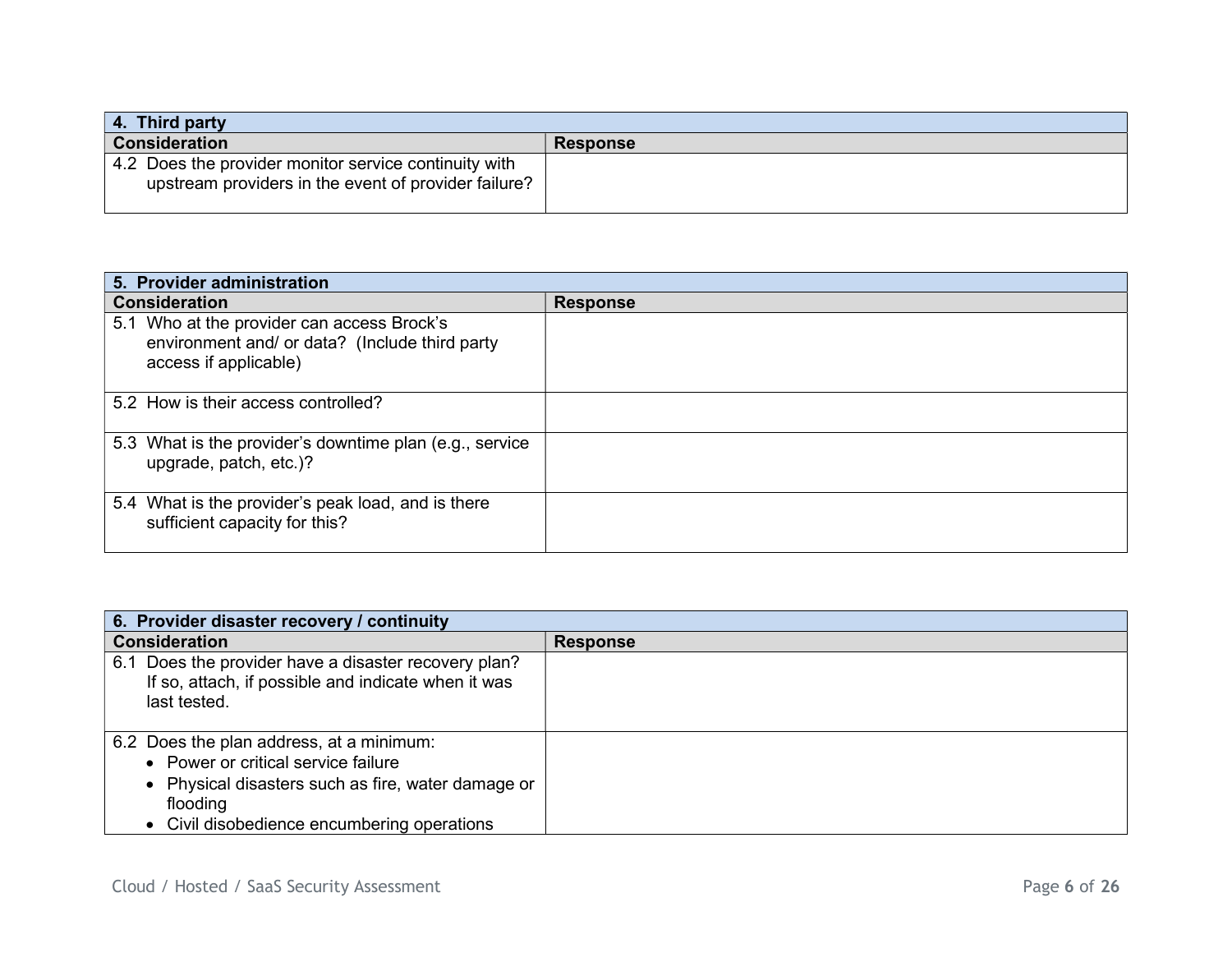| 6. Provider disaster recovery / continuity                                                                                                              |                 |
|---------------------------------------------------------------------------------------------------------------------------------------------------------|-----------------|
| <b>Consideration</b>                                                                                                                                    | <b>Response</b> |
| • Security breaches resulting in the failure of core<br>systems (e.g., Distributed Denial-of-Service<br>(DDOS) attack, etc.)                            |                 |
| 6.3 Does the provider have a failover site? If so, is the<br>failover site certified to the same standards as the<br>primary facility? Please describe. |                 |
| 6.4 Are the same security controls implemented at the<br>failover site as the primary site?                                                             |                 |
| 6.5 Where is the failover site located? Are there<br>separate jurisdictional considerations that should<br>be factored?                                 |                 |
| 6.6 What service-level guarantee does the provider<br>offer under recovery conditions?                                                                  |                 |
| 6.7 Does the provider have a continuity plan? If so,<br>attach, if possible and indicate when it was last<br>tested.                                    |                 |

| 7. Multi-tenancy (identify if a third party is involved)                                                                                                                               |                 |
|----------------------------------------------------------------------------------------------------------------------------------------------------------------------------------------|-----------------|
| <b>Consideration</b>                                                                                                                                                                   | <b>Response</b> |
| 7.1 Is Brock's environment set up on dedicated<br>hardware, or do multiple tenants exist? If the latter,<br>how does the provider control / restrict access to<br>Brock's environment? |                 |
| 7.2 How does the provider segregate the Brock<br>environment from other tenants?                                                                                                       |                 |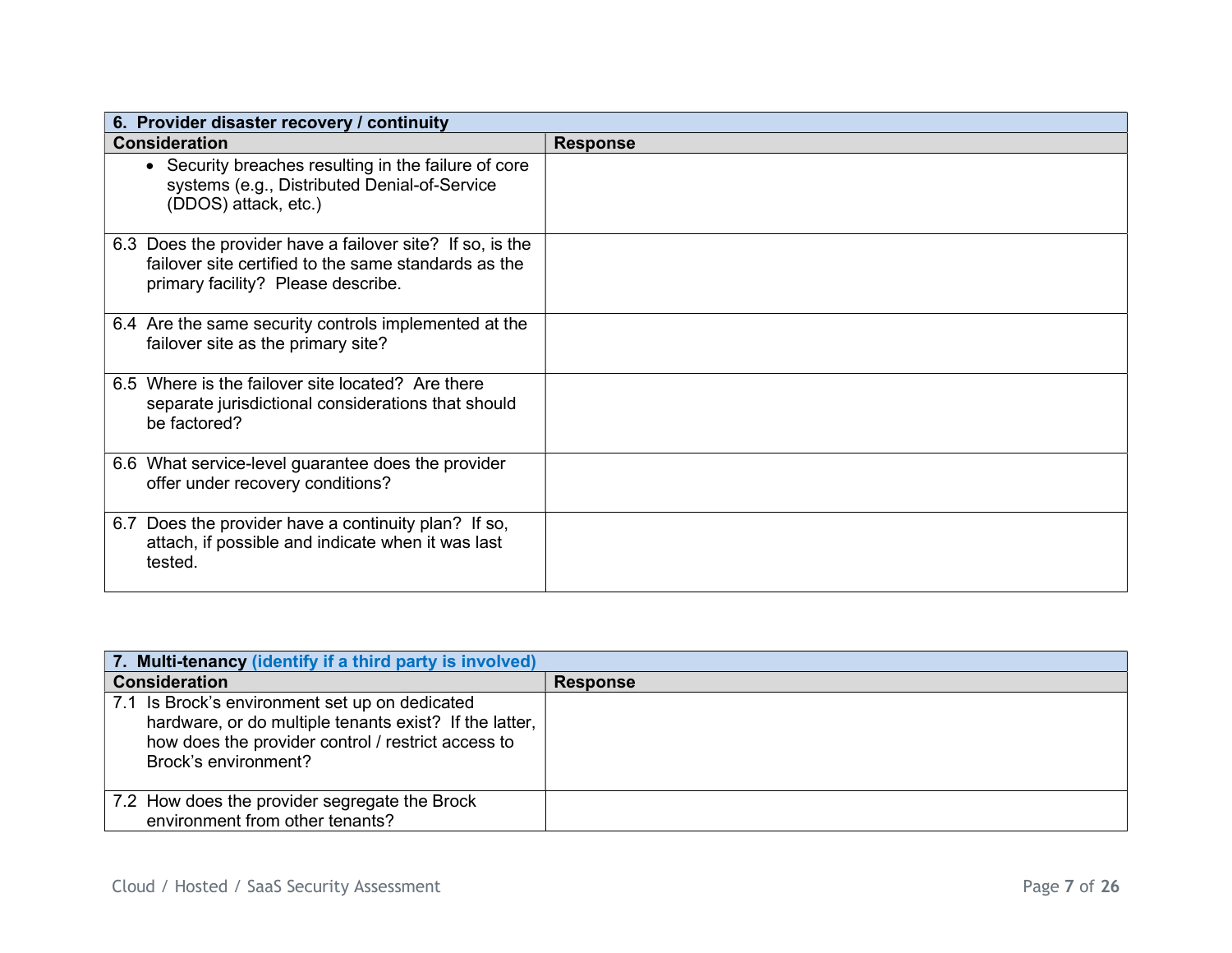| 8. Scalability                                                                   |                 |
|----------------------------------------------------------------------------------|-----------------|
| <b>Consideration</b>                                                             | <b>Response</b> |
| 8.1 Are the services provided by the provider scalable?<br>Are there any limits? |                 |

| 9. Compliance                                                                                                                                                                                              |                 |  |
|------------------------------------------------------------------------------------------------------------------------------------------------------------------------------------------------------------|-----------------|--|
| <b>Consideration</b>                                                                                                                                                                                       | <b>Response</b> |  |
| 9.1 Have all regulatory requirements been identified?<br>If so, by whom? Outline all regulatory<br>requirements.                                                                                           |                 |  |
| 9.2 Provide / attach evidence of PCI-DSS compliance,<br>if applicable. Does the contract state that the<br>provider will provide evidence of compliance to<br>Brock as soon as finalized? If not, why not? |                 |  |
| 9.3 Does the proposed solution comply with WCAG 2.0<br>Level A and AA requirements? If so, provide /<br>attach evidence.                                                                                   |                 |  |

| 10 Maintenance and support                                                                                                 |                 |  |
|----------------------------------------------------------------------------------------------------------------------------|-----------------|--|
| <b>Consideration</b>                                                                                                       | <b>Response</b> |  |
| 10.1 What are the provider's customer support hours?<br>Do these work for the University area considering<br>the solution? |                 |  |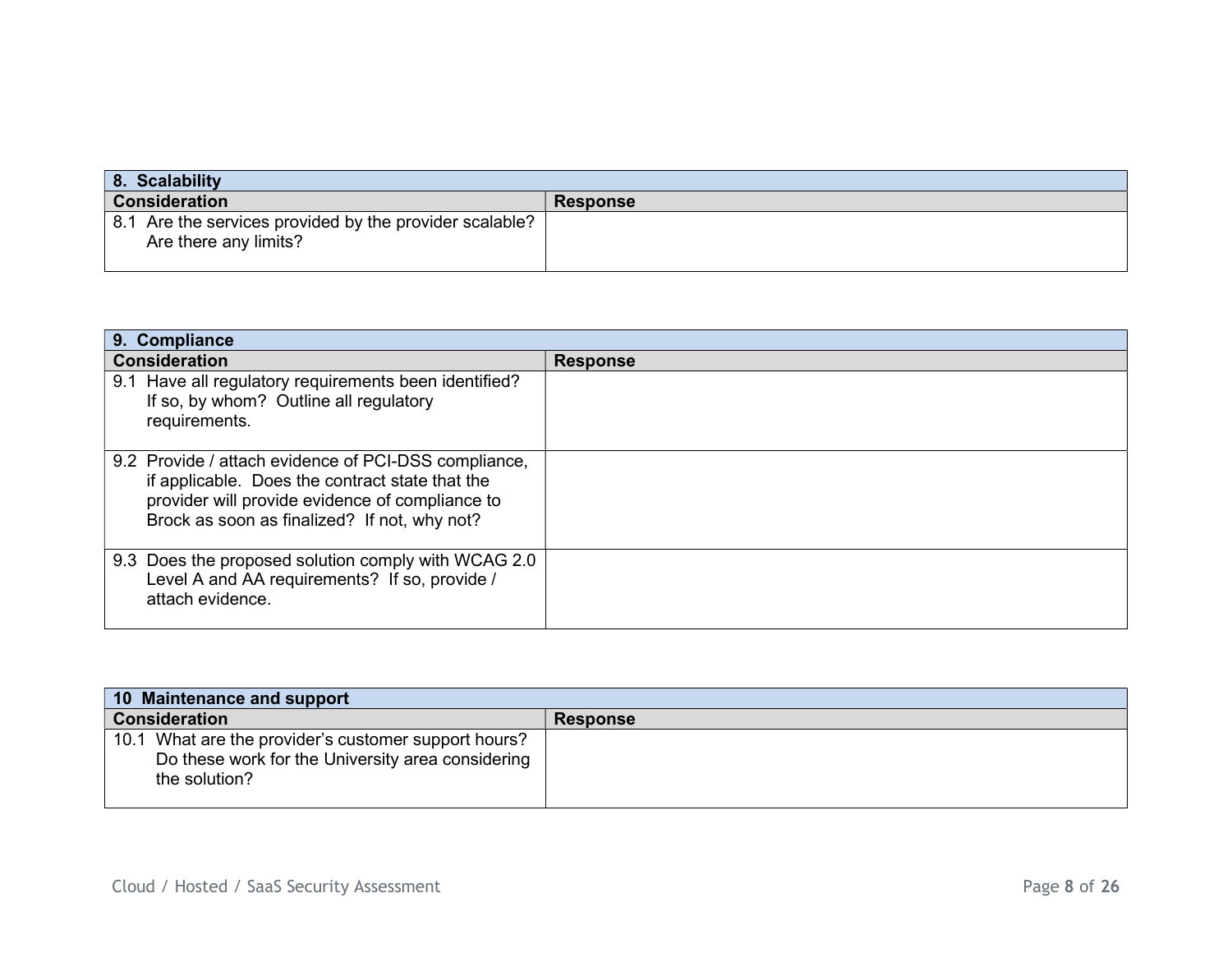| 10 Maintenance and support                                                             |                 |
|----------------------------------------------------------------------------------------|-----------------|
| <b>Consideration</b>                                                                   | <b>Response</b> |
| 10.2 Are the provider's routine maintenance windows<br>manageable for Brock?           |                 |
| 10.3 Does the provider have meaningful problem<br>response and resolution commitments? |                 |
| 10.4 Does the provider give notice of material<br>reductions in functionality?         |                 |

| <b>Termination</b><br>11                                                                                                                          |                 |  |
|---------------------------------------------------------------------------------------------------------------------------------------------------|-----------------|--|
| <b>Consideration</b>                                                                                                                              | <b>Response</b> |  |
| 11.1 Describe the process to terminate the service.                                                                                               |                 |  |
| 11.2 What happens to Brock data at service<br>termination?                                                                                        |                 |  |
| 11.3 Can Brock data and the service be moved /<br>transferred to another provider at any time?                                                    |                 |  |
| 11.4 Are export utilities available and easy to use?                                                                                              |                 |  |
| 11.5 Will Brock data be permanently erased from the<br>solution, including any backup storage, when this<br>data is deleted or the service ended? |                 |  |
| 11.6 Specify any fees that may be incurred at the end<br>of the service.                                                                          |                 |  |
| 11.7 Does Brock have the right to terminate if the<br>provider introduces material modifications to<br>service terms?                             |                 |  |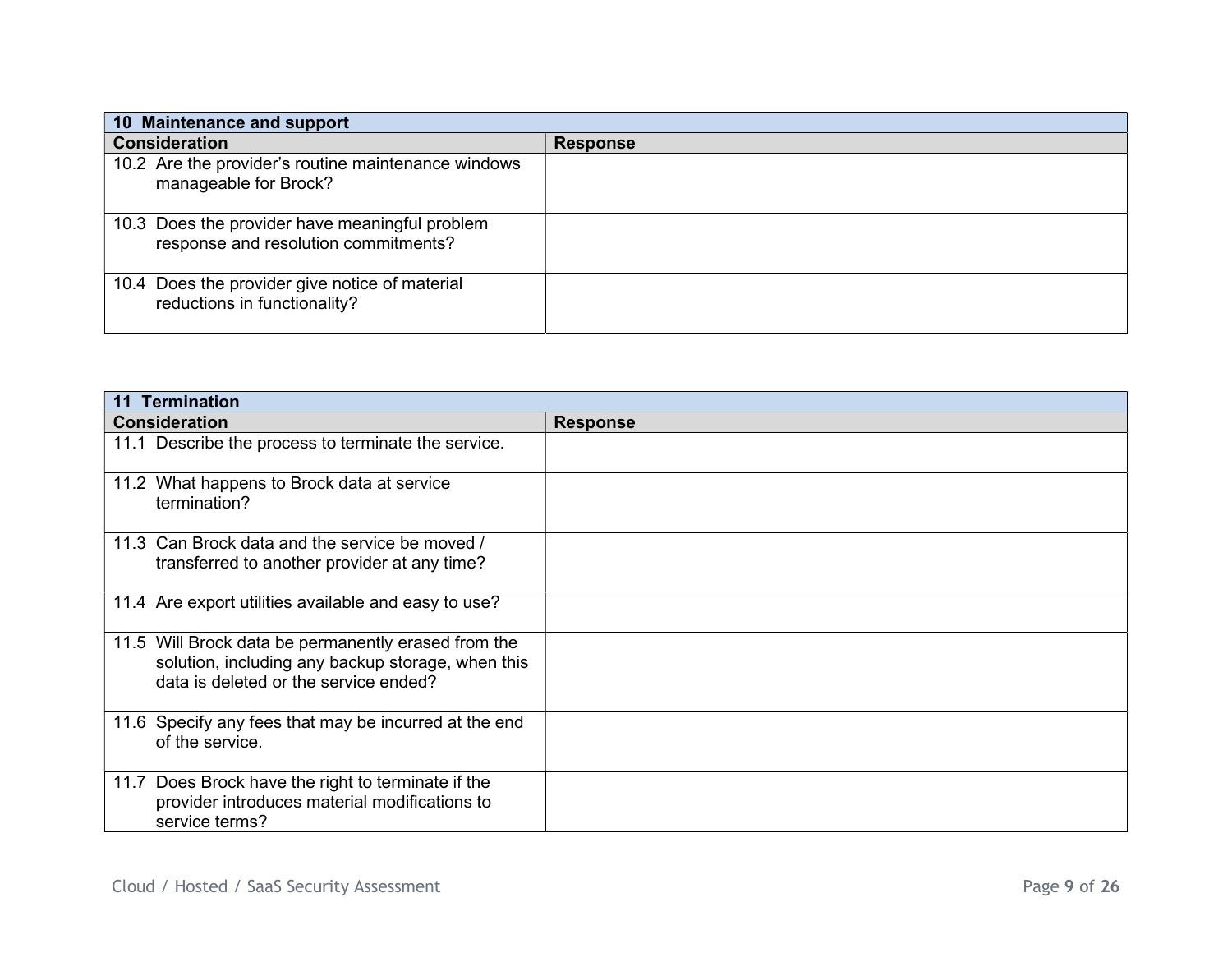| 11 Termination                                                                                              |                 |
|-------------------------------------------------------------------------------------------------------------|-----------------|
| <b>Consideration</b>                                                                                        | <b>Response</b> |
| 11.8 Is there a right of termination for material breach<br>of applicable privacy and security obligations? |                 |

| 12 Application security (if applicable)                                                                                                                     |                 |
|-------------------------------------------------------------------------------------------------------------------------------------------------------------|-----------------|
| <b>Consideration</b>                                                                                                                                        | <b>Response</b> |
| 12.1 What standards does the provider follow for<br>application development? Do these include<br>rigorous testing and acceptance protocols?                 |                 |
| 12.2 What application security measures are used in<br>the production environment (e.g., application-level<br>firewall, database logging / auditing, etc.)? |                 |
| 12.3 How is data integrity assured? What controls<br>exist over internal processing?                                                                        |                 |
| 12.4 Are session timeouts available and customizable?                                                                                                       |                 |

| 13 Authentication / Authorization                                                                                                                                  |                 |  |
|--------------------------------------------------------------------------------------------------------------------------------------------------------------------|-----------------|--|
| <b>Consideration</b>                                                                                                                                               | <b>Response</b> |  |
| Note: The proposed solution must integrate with the current Brock University user authentication protocols in order<br>to be considered.                           |                 |  |
| Sign-off by the AVP, ITS is required as evidence that ITS agrees on the integration of the proposed solution with<br><b>Brock's user authentication protocols.</b> |                 |  |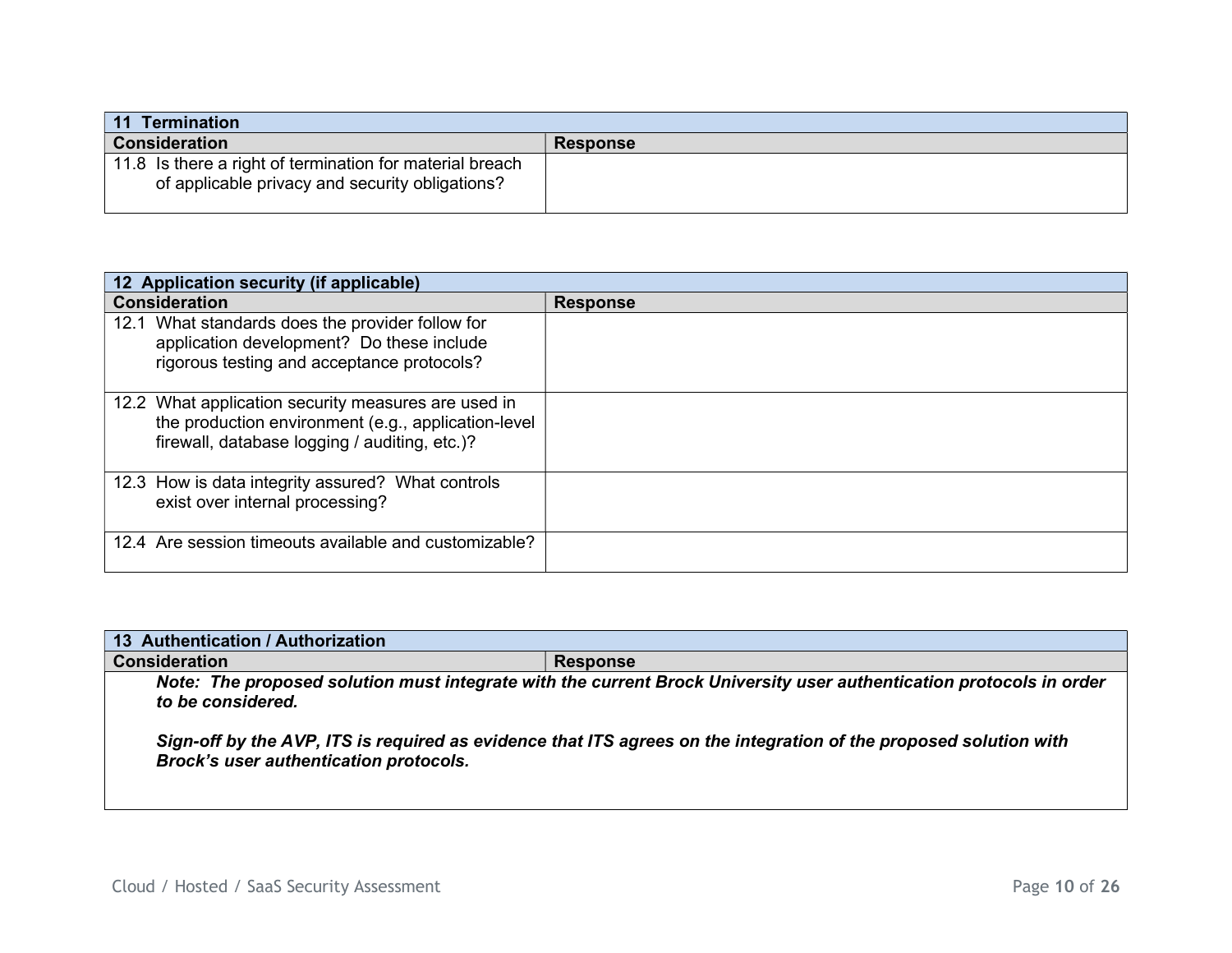| 13 Authentication / Authorization                                                                                 |                  |                                                                                              |  |
|-------------------------------------------------------------------------------------------------------------------|------------------|----------------------------------------------------------------------------------------------|--|
| <b>Consideration</b>                                                                                              |                  | <b>Response</b>                                                                              |  |
| 13.1 Authentication: Check all applicable options and<br>provide an explanation for "Other".                      | П<br>$\Box$<br>П | <b>ADFS</b><br>Shibboleth<br><b>SAML</b><br>Other: (Explain below. State any standards used) |  |
|                                                                                                                   | □<br>П           | Don't know                                                                                   |  |
| 13.2 Authorization: Explain in detail how roles are<br>managed.                                                   |                  |                                                                                              |  |
| 13.3 Authorization: Can roles be managed with an<br>external identity management solution? Please<br>explain.     |                  |                                                                                              |  |
| 13.4 Are "local" user accounts required? Is so, explain<br>the user case and how they are managed.                |                  |                                                                                              |  |
| 13.5 How are user profiles provisioned? Are standards<br>such as SCIM (http://www.simplecloud.info/)<br>followed? |                  |                                                                                              |  |
| 13.6 How are user accounts provisioned? Are<br>standards such as SCIM<br>(http://www.simplecloud.info/) followed? |                  |                                                                                              |  |
| Does the application support multi factor<br>13.7<br>authentication (MFA / 2FA)? If yes, please<br>elaborate.     |                  |                                                                                              |  |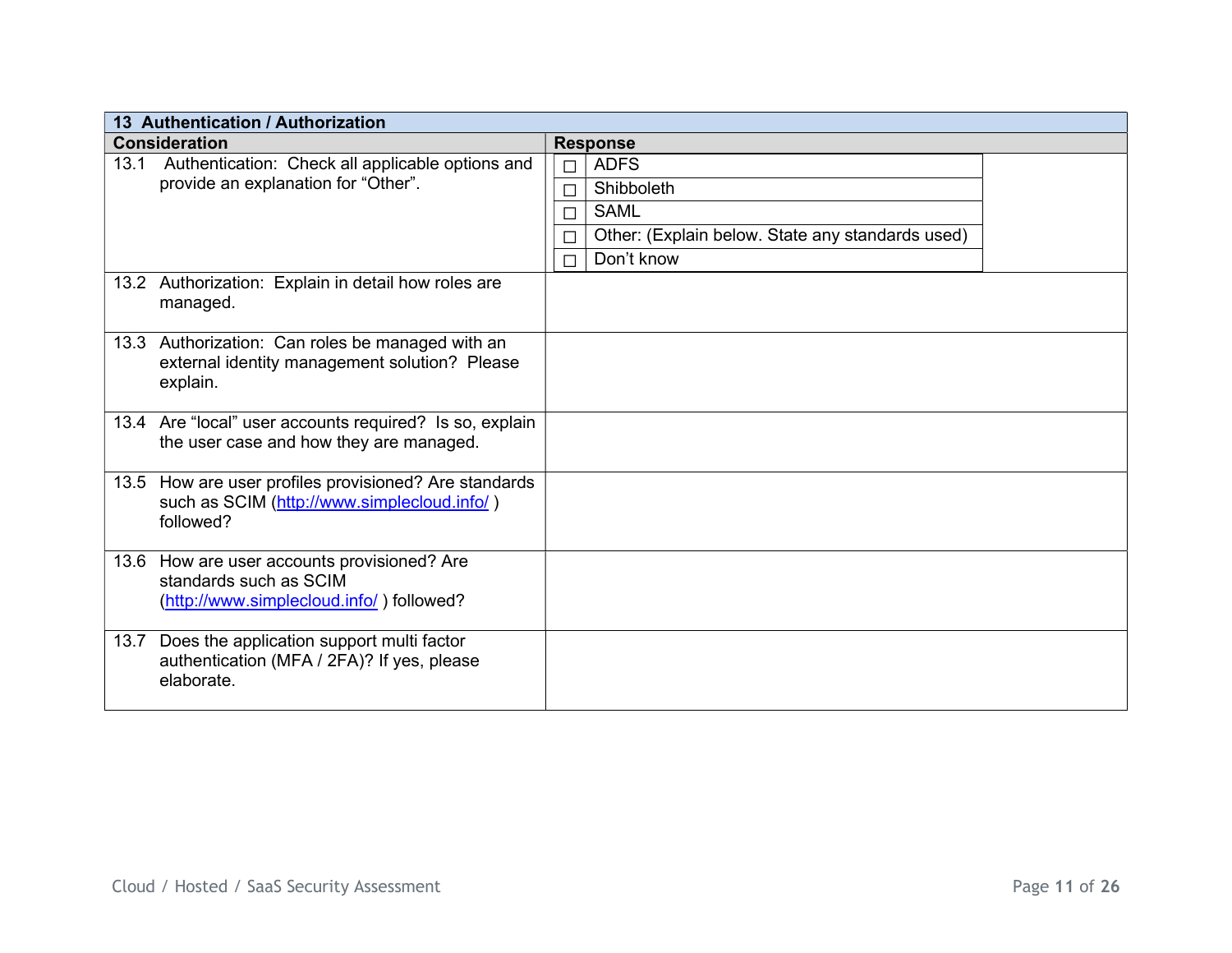| 14 Data access                                                                                                                                                        |                 |
|-----------------------------------------------------------------------------------------------------------------------------------------------------------------------|-----------------|
| <b>Consideration</b>                                                                                                                                                  | <b>Response</b> |
| 14.1 Does the provider have access to Brock data, and<br>if so, what restrictions are there over this level of<br>access?                                             |                 |
| 14.2 Are there "secondary uses" of the area's account<br>information or Brock data without the area's<br>knowledge or consent by the provider and / or<br>affiliates? |                 |
| 14.3 Can any third party access Brock data, and if so,<br>how?                                                                                                        |                 |

| 15 Data ownership                                                                                                             |                 |
|-------------------------------------------------------------------------------------------------------------------------------|-----------------|
| <b>Consideration</b>                                                                                                          | <b>Response</b> |
| 15.1 Does the provider reserve rights to use, disclose<br>or make public the area's account information and<br>or Brock data? |                 |
| 15.2 Do the intellectual property rights of Brock data<br>remain intact (if applicable)?                                      |                 |
| 15.3 Does the provider retain rights to Brock data even<br>if data is removed from the provider?                              |                 |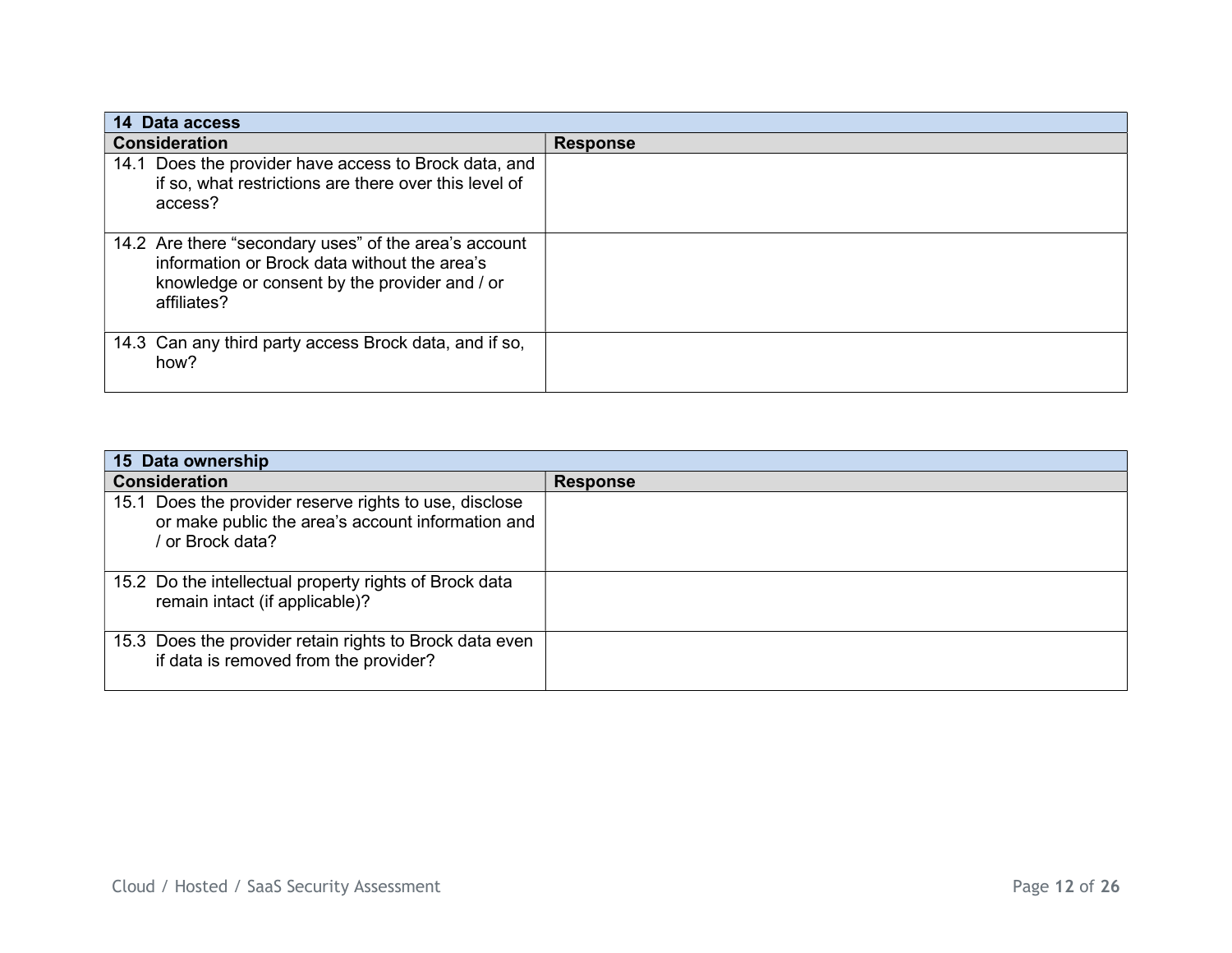| <b>16 Data transmission</b>                                                                                          |                 |
|----------------------------------------------------------------------------------------------------------------------|-----------------|
| <b>Consideration</b>                                                                                                 | <b>Response</b> |
| 16.1 What security features exist for data transmitted<br>back and forth between the user and the<br>provider?       |                 |
| 16.2 Are data transfers manual or automated?                                                                         |                 |
| 16.3 What security features exist if the provider<br>transmits data from one location to another (if<br>applicable)? |                 |
| 16.4 What are the provider's data leak prevention<br>capabilities?                                                   |                 |

| 17 Data integration                                                                                                                                             |                 |
|-----------------------------------------------------------------------------------------------------------------------------------------------------------------|-----------------|
| <b>Consideration</b>                                                                                                                                            | <b>Response</b> |
| 17.1 Attach both a process flow and a detailed data<br>flow diagram.                                                                                            |                 |
| 17.2 Will the service / solution require integration with<br>other Brock solutions / data, either on-premise or<br>in the cloud? If so, please describe.        |                 |
| 17.3 Does the service / solution support automated file<br>transfers or web service calls? Is there a secured<br>location to store files that can be picked up? |                 |
| 17.4 In what format(s) can data be delivered (e.g., files<br>on secure FTP or service calls)?                                                                   |                 |
| 17.5 Is a third-party involved in the integration<br>process?                                                                                                   |                 |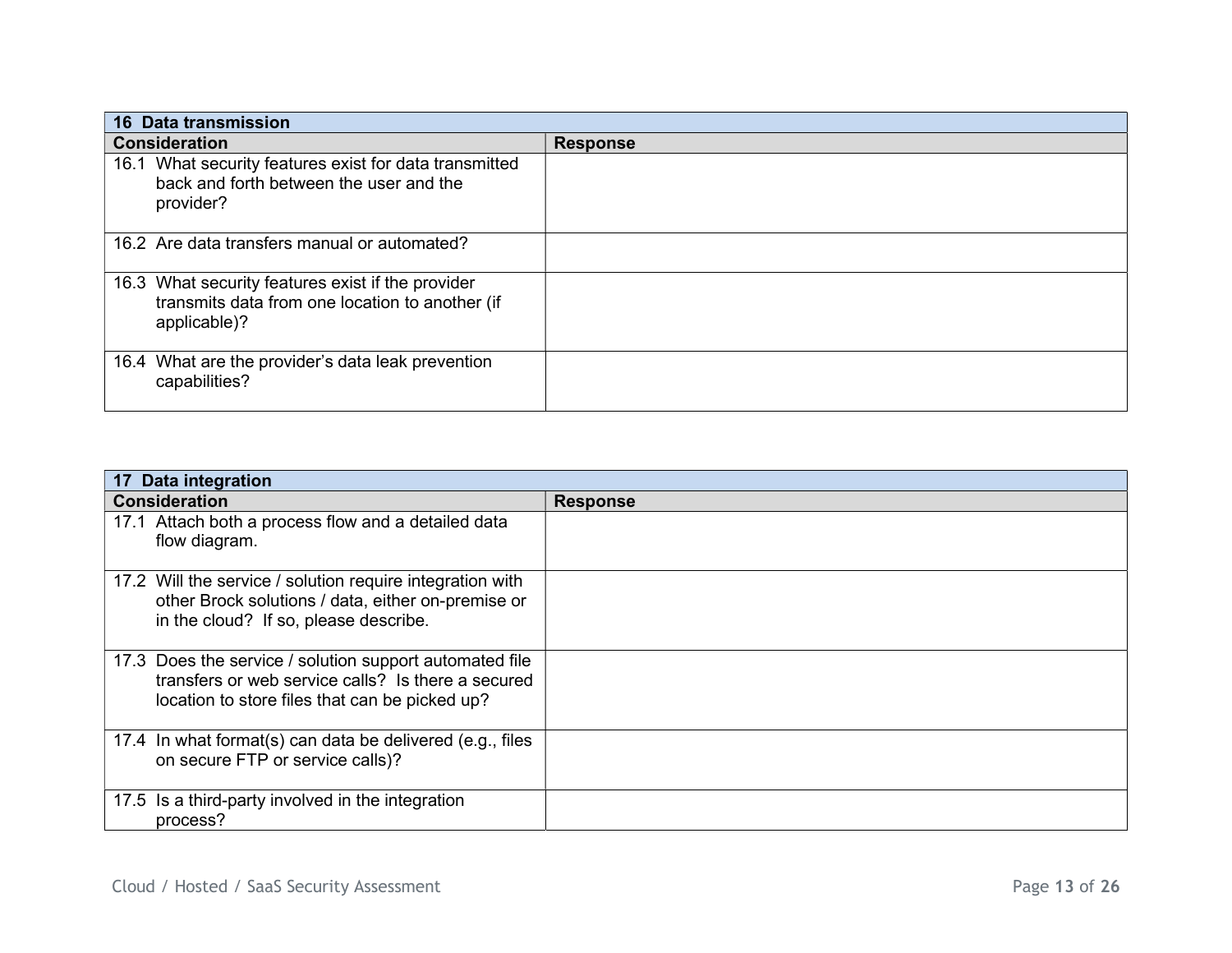| 18 Data storage / backup (identify if a third party is involved)                                                                                                                              |                 |
|-----------------------------------------------------------------------------------------------------------------------------------------------------------------------------------------------|-----------------|
| <b>Consideration</b>                                                                                                                                                                          | <b>Response</b> |
| 18.1 Where and how will Brock data be stored? Are<br>there impacts on security in light of the differences<br>in legal / regulatory compliance requirements<br>depending on storage location? |                 |
| 18.2 What is the frequency of Brock data back-ups?                                                                                                                                            |                 |
| 18.3 Are data back-ups stored on-site or off-site? If the<br>data is stored off-site, does a sub-contractor store<br>it? If so, list all relevant sub-contractors.                            |                 |
| 18.4 Is there controlled access to the data and storage<br>media? Please describe.                                                                                                            |                 |
| 18.5 How is stored data protected / secured by the<br>provider (e.g., encryption)?                                                                                                            |                 |
| 18.6 Will a local backup (i.e., at Brock) be made of<br>data stored by the provider? If so, by whom, how<br>often, where will it be stored and how / how often<br>will it be tested?          |                 |
| 18.7 What is the process to restore data from the<br>provider's back-up?                                                                                                                      |                 |
| 18.8 Can data be recovered for a specific customer in<br>case of failure or data loss?                                                                                                        |                 |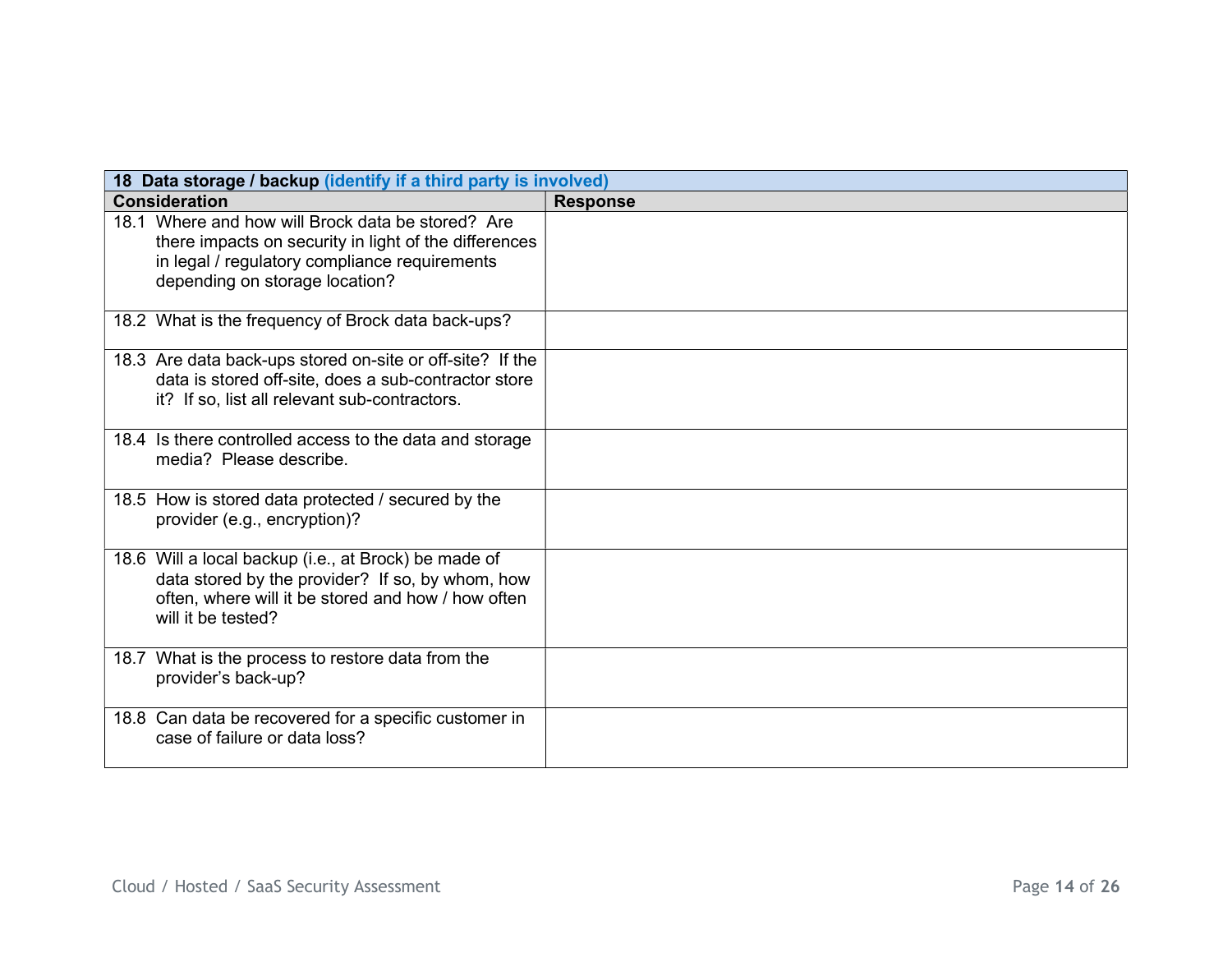| 19 Data retention (identify if a third party is involved)             |                 |
|-----------------------------------------------------------------------|-----------------|
| <b>Consideration</b>                                                  | <b>Response</b> |
| 19.1 What specific fields will be retained?                           |                 |
| 19.2 What is the retention period for each data field?                |                 |
| 19.3 How often does the provider delete data?                         |                 |
| 19.4 Is verification provided that data has been<br>securely deleted? |                 |
| 19.5 What happens to Brock data when the provider is<br>terminated?   |                 |

| 20 Security (identify if a third party is involved)                                                                                                                                      |                 |
|------------------------------------------------------------------------------------------------------------------------------------------------------------------------------------------|-----------------|
| <b>Consideration</b>                                                                                                                                                                     | <b>Response</b> |
| 20.1 Explain the provider's available security features,<br>and whether these are supported by an<br>independent information security management<br>certification (e.g., ISO/IEC 27001). |                 |
| 20.2 Does the provider have a cyber plan in place? If<br>so, please provide details.                                                                                                     |                 |
| 20.3 Have there been any major security incident(s)<br>reported with the provider in the last two years? If<br>so, detail the incident(s) and resolution(s).                             |                 |
| 20.4 What activities are logged by the provider?<br>Consider:<br>Network traffic, file and server access<br>Security systems<br>Databases and servers<br>Active directory                |                 |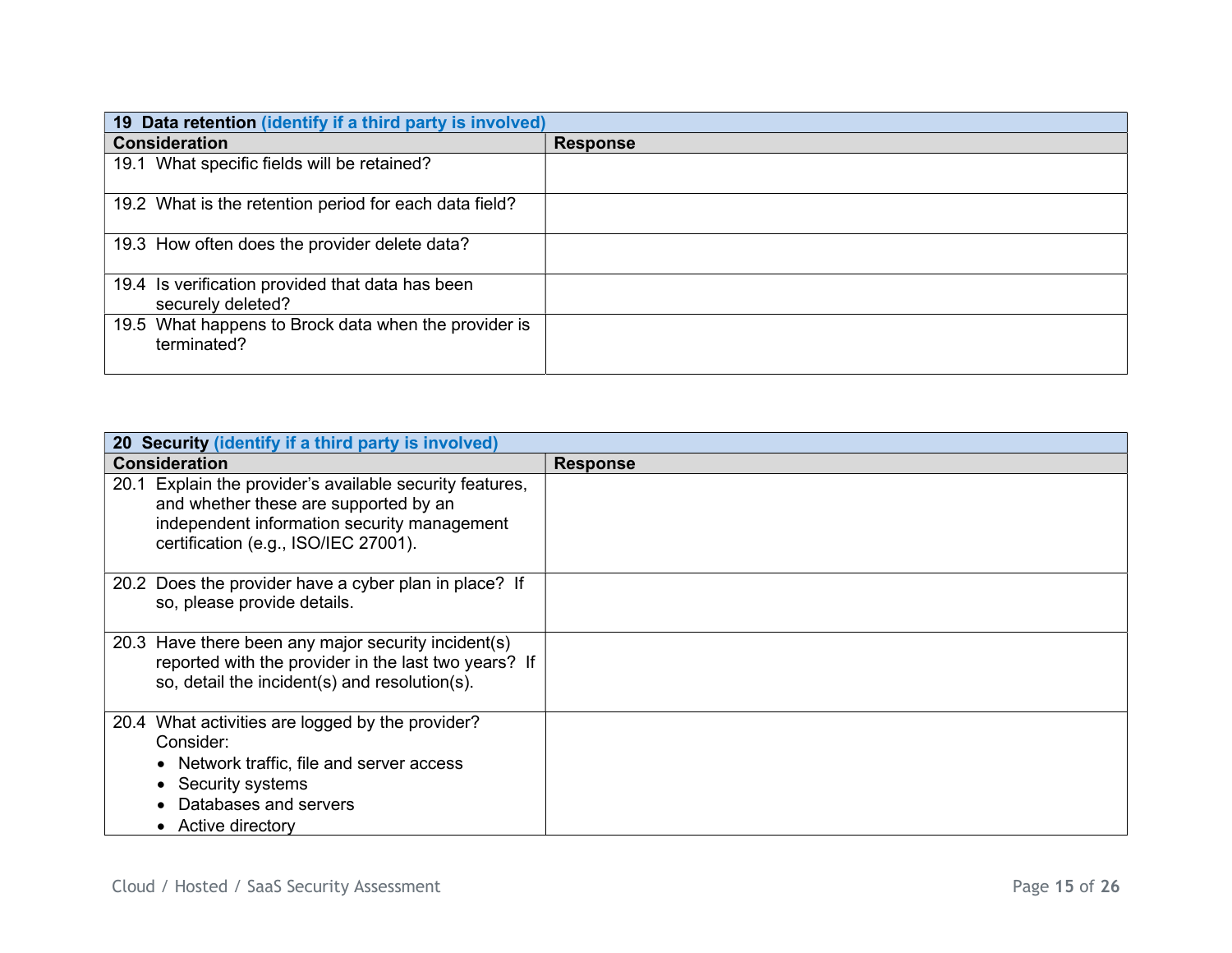| 20 Security (identify if a third party is involved)                                         |                 |
|---------------------------------------------------------------------------------------------|-----------------|
| <b>Consideration</b>                                                                        | <b>Response</b> |
| • Web and mail servers                                                                      |                 |
| • VPN systems                                                                               |                 |
| • VM systems.                                                                               |                 |
|                                                                                             |                 |
| 20.5 Does the provider's logging and monitoring                                             |                 |
| framework allow isolation of an incident to specific                                        |                 |
| tenants?                                                                                    |                 |
|                                                                                             |                 |
| 20.6 Who can set up activities to be logged?                                                |                 |
| 20.7 Who has access to these logs?                                                          |                 |
|                                                                                             |                 |
| 20.8 How long are logs maintained by the provider?                                          |                 |
|                                                                                             |                 |
| 20.9 What alerts can be set in the system?                                                  |                 |
|                                                                                             |                 |
| 20.10 Who gets notified by the alert?                                                       |                 |
|                                                                                             |                 |
| 20.11 If virtual machines are in use by the provider,                                       |                 |
| does the provider's virtual machine management                                              |                 |
| infrastructure include a tamper audit or software                                           |                 |
| integrity function to detect changes to the build/<br>configuration of the virtual machine? |                 |
|                                                                                             |                 |
| 20.12 If using virtual infrastructure, does the solution                                    |                 |
| include hardware independent restore and                                                    |                 |
| recovery capabilities?                                                                      |                 |
|                                                                                             |                 |
| 20.13 Does the provider leverage encryption to protect                                      |                 |
| data and virtual machine images during transport                                            |                 |
| across and between networks and hypervisor                                                  |                 |
| instances?                                                                                  |                 |
|                                                                                             |                 |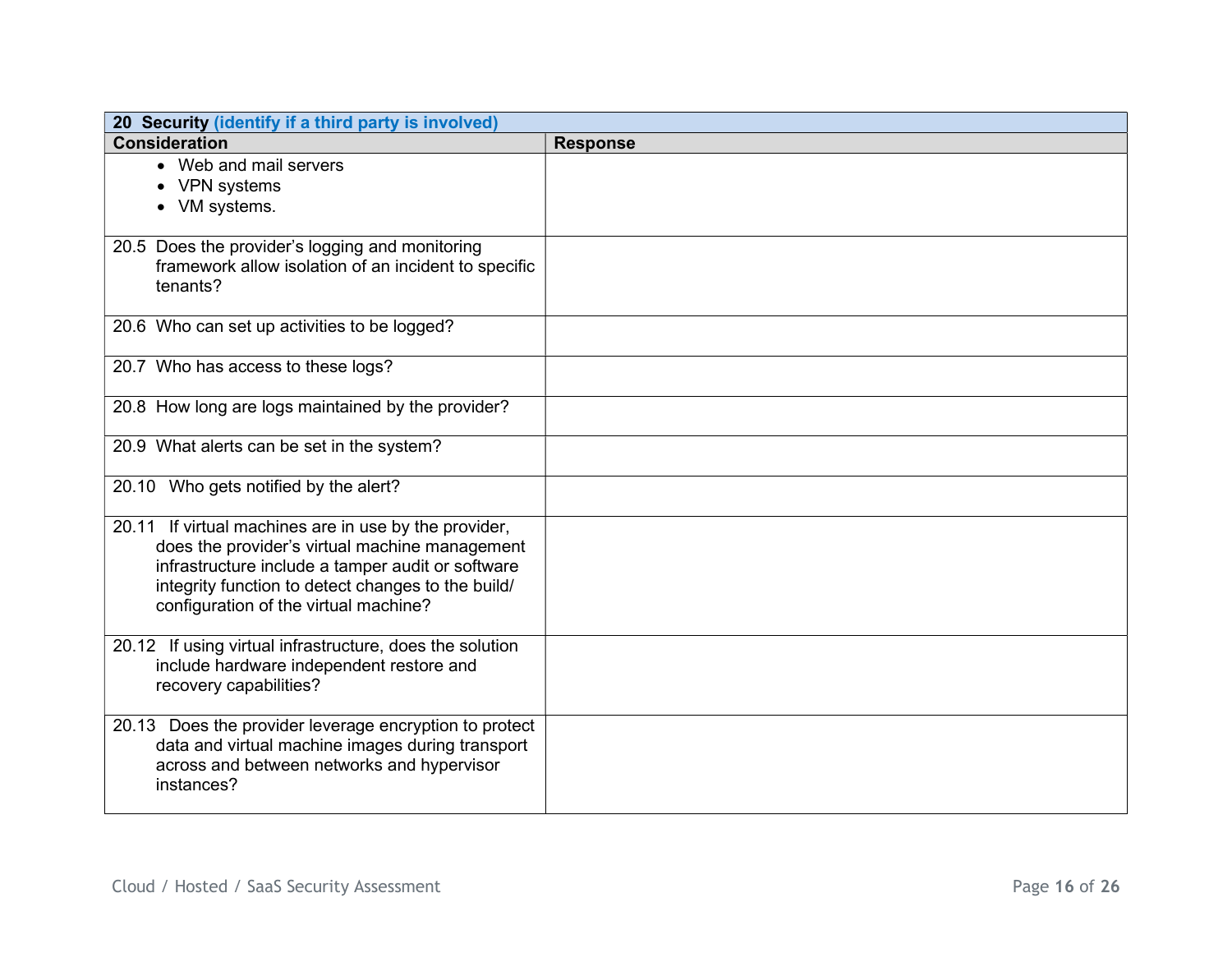| Physical security (identify if a third party is involved)<br>21                                                                                                                                                                                                                                                                                                   |                 |
|-------------------------------------------------------------------------------------------------------------------------------------------------------------------------------------------------------------------------------------------------------------------------------------------------------------------------------------------------------------------|-----------------|
| <b>Consideration</b>                                                                                                                                                                                                                                                                                                                                              | <b>Response</b> |
| 21.1 Is the location where Brock data is stored secure?                                                                                                                                                                                                                                                                                                           |                 |
| 21.2 Does the provider have a rigorous physical<br>access protocol? Consider:<br>• All secure areas use card swipe technology /<br>biometric scanners / other technology to                                                                                                                                                                                       |                 |
| control access<br>• A sign-in process exists for third-party<br>individuals (visitors, providers, couriers, etc.)<br>Visitors to secure areas are escorted by<br>authorized personnel at all times<br>• All employees / contractors / etc. must display<br>security ID badges at all times<br>• All secure and perimeter areas are monitored<br>24x7x365 by CCTV. |                 |
| 21.3 If a third party is involved, will Brock have access<br>to the third party's SOC 2 and / or any other<br>independent security / control audit / assessment<br>report(s)?                                                                                                                                                                                     |                 |

| 22 Incident management                                                                             |                 |
|----------------------------------------------------------------------------------------------------|-----------------|
| <b>Consideration</b>                                                                               | <b>Response</b> |
| 22.1 What is the provider's incident response<br>procedure for handling a security or data breach? |                 |
| 22.2 Does the provider's incident response plan<br>comply with industry standards for legally      |                 |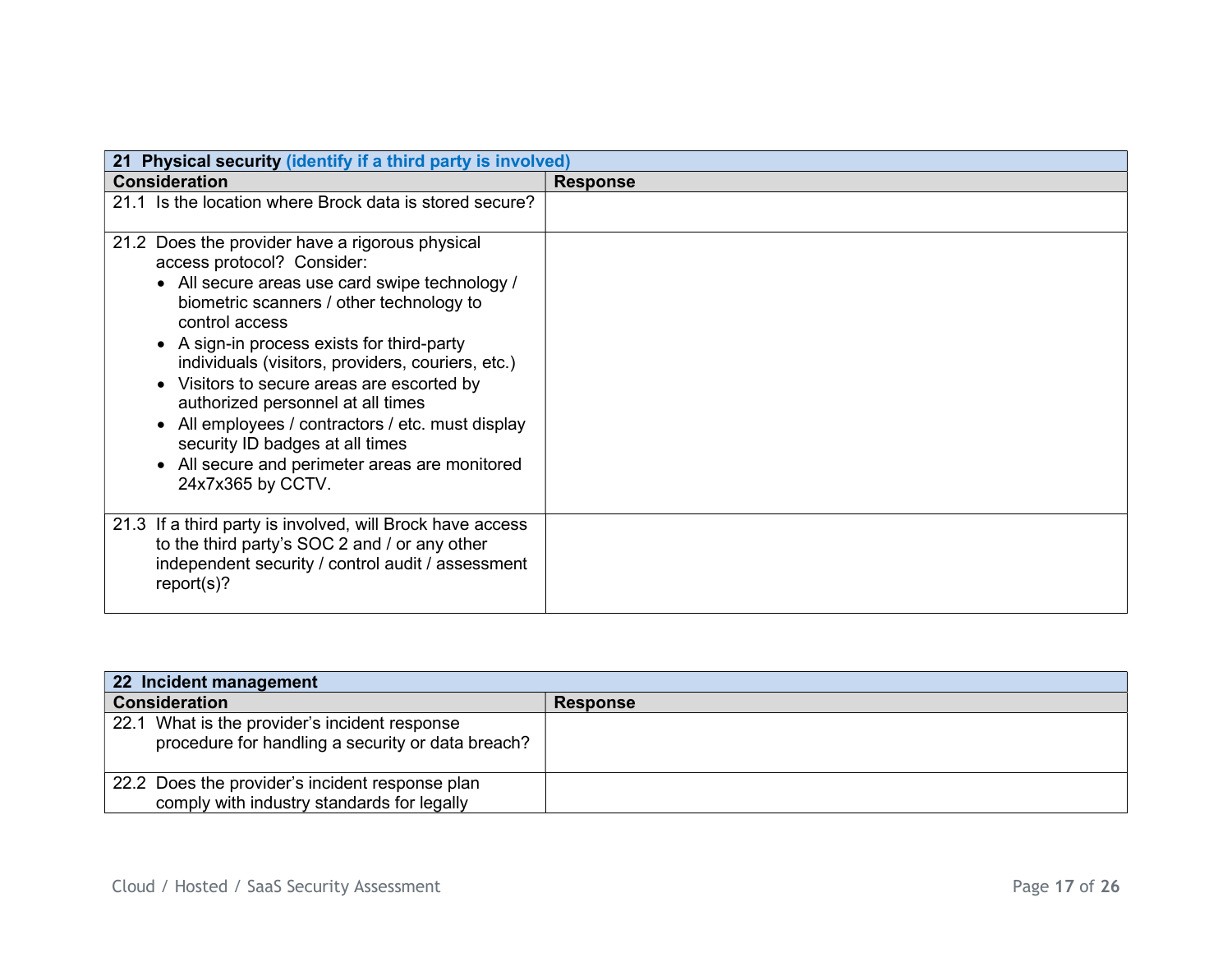| 22 Incident management                                                                                                                                                         |                 |
|--------------------------------------------------------------------------------------------------------------------------------------------------------------------------------|-----------------|
| <b>Consideration</b>                                                                                                                                                           | <b>Response</b> |
| admissible chain-of-custody management<br>processes and controls?                                                                                                              |                 |
| 22.3 Is the provider capable of supporting litigation<br>holds (freeze of data from a specific point in time)<br>for a specific tenant without freezing other tenant<br>data?  |                 |
| 22.4 Describe Brock's process to report an incident to<br>the provider.                                                                                                        |                 |
| 22.5 Describe the provider's process to report an<br>incident involving Brock's environment / data to<br>Brock.                                                                |                 |
| 22.6 Describe the provider's reporting mechanism for<br>security and / or other incidents. In what format<br>do notifications go out, and what information do<br>they contain? |                 |

| 23 Independent audit / assessment                                                                                                                                                                                                                                                                      |                 |
|--------------------------------------------------------------------------------------------------------------------------------------------------------------------------------------------------------------------------------------------------------------------------------------------------------|-----------------|
| <b>Consideration</b>                                                                                                                                                                                                                                                                                   | <b>Response</b> |
| 23.1 When are audits conducted (i.e., frequency)?<br>What standard / certification is used to conduct<br>audits (e.g., ISO 27001, SSAE 16 SOC 2, etc.)?<br>Will Brock receive a copy of the audit report when<br>finalized? Is this requirement outlined in the<br>contract with the service provider? |                 |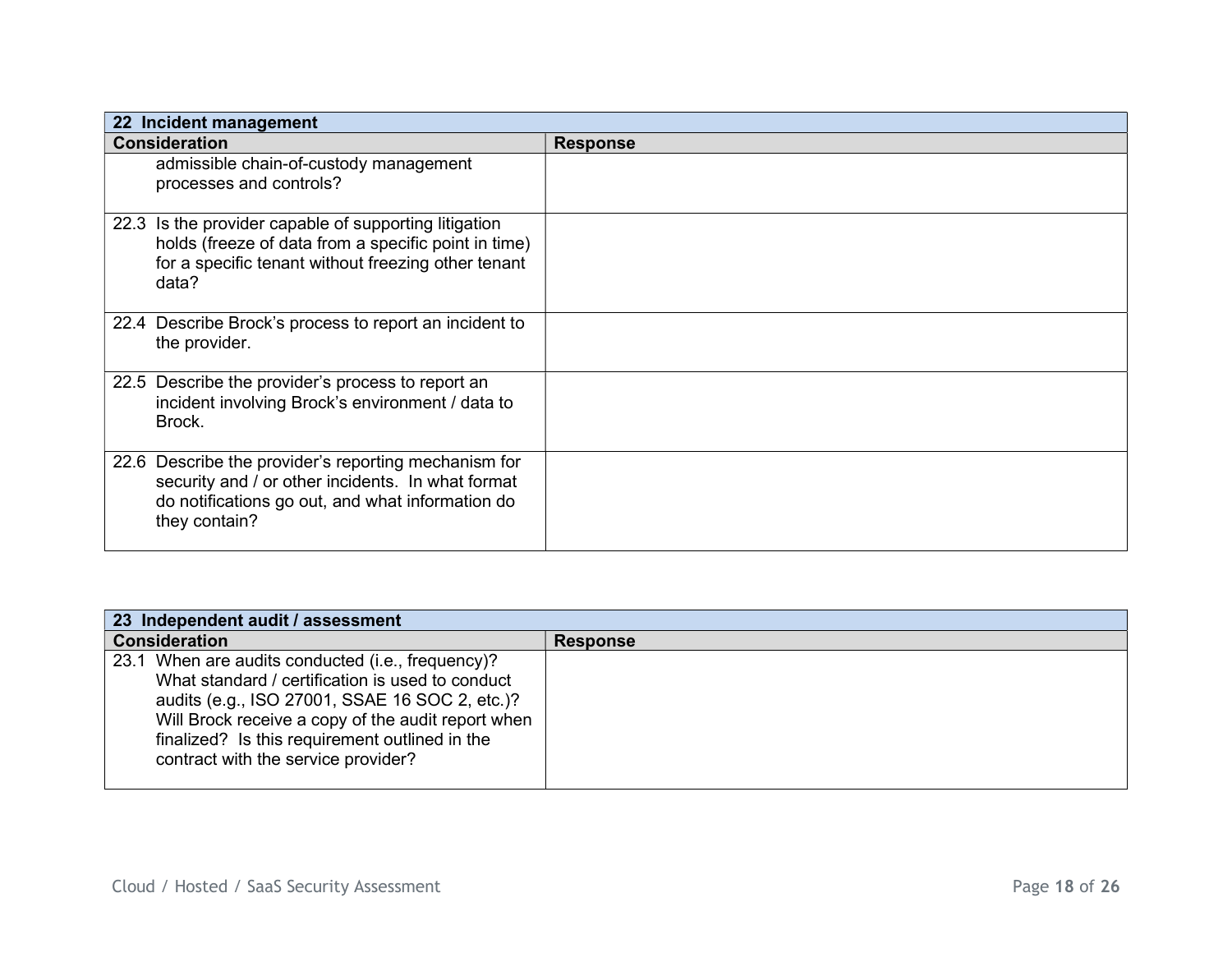| 23 Independent audit / assessment                                                                                                                                                                                                                                                              |                 |
|------------------------------------------------------------------------------------------------------------------------------------------------------------------------------------------------------------------------------------------------------------------------------------------------|-----------------|
| <b>Consideration</b>                                                                                                                                                                                                                                                                           | <b>Response</b> |
| 23.2 Does Brock have the right to audit the provider?<br>If so, is this right outlined in the contract / terms of<br>service? If not, why not?                                                                                                                                                 |                 |
| 23.3 Does the provider perform regular vulnerability<br>assessments / penetration tests to determine<br>security gaps? If so, state the date of the most<br>recent vulnerability assessment / penetration test<br>and provide a comprehensive list of all security<br>risks / gaps identified. |                 |
| 23.4 Have the most recent security risks / gaps<br>identified been mitigated?                                                                                                                                                                                                                  |                 |
| 23.5 If a third party is involved, will Brock have access<br>to the third party's SOC 2 and / or any other<br>independent security / control audit / assessment<br>report(s)?                                                                                                                  |                 |

| 24 Relationship management                                                                                                                                                                                                                                                                |                 |
|-------------------------------------------------------------------------------------------------------------------------------------------------------------------------------------------------------------------------------------------------------------------------------------------|-----------------|
| <b>Consideration</b>                                                                                                                                                                                                                                                                      | <b>Response</b> |
| 24.1 Will the area assign a Vendor Relations Manager<br>(VRM) to oversee the relationship with the<br>provider?                                                                                                                                                                           |                 |
| 24.2 Has an internal process been established to<br>formally review the provider's performance at<br>least annually against the contract and Service<br>Level Agreement in collaboration with Information<br>Technology Services? If so, attach the<br>Procedure. If not, please explain. |                 |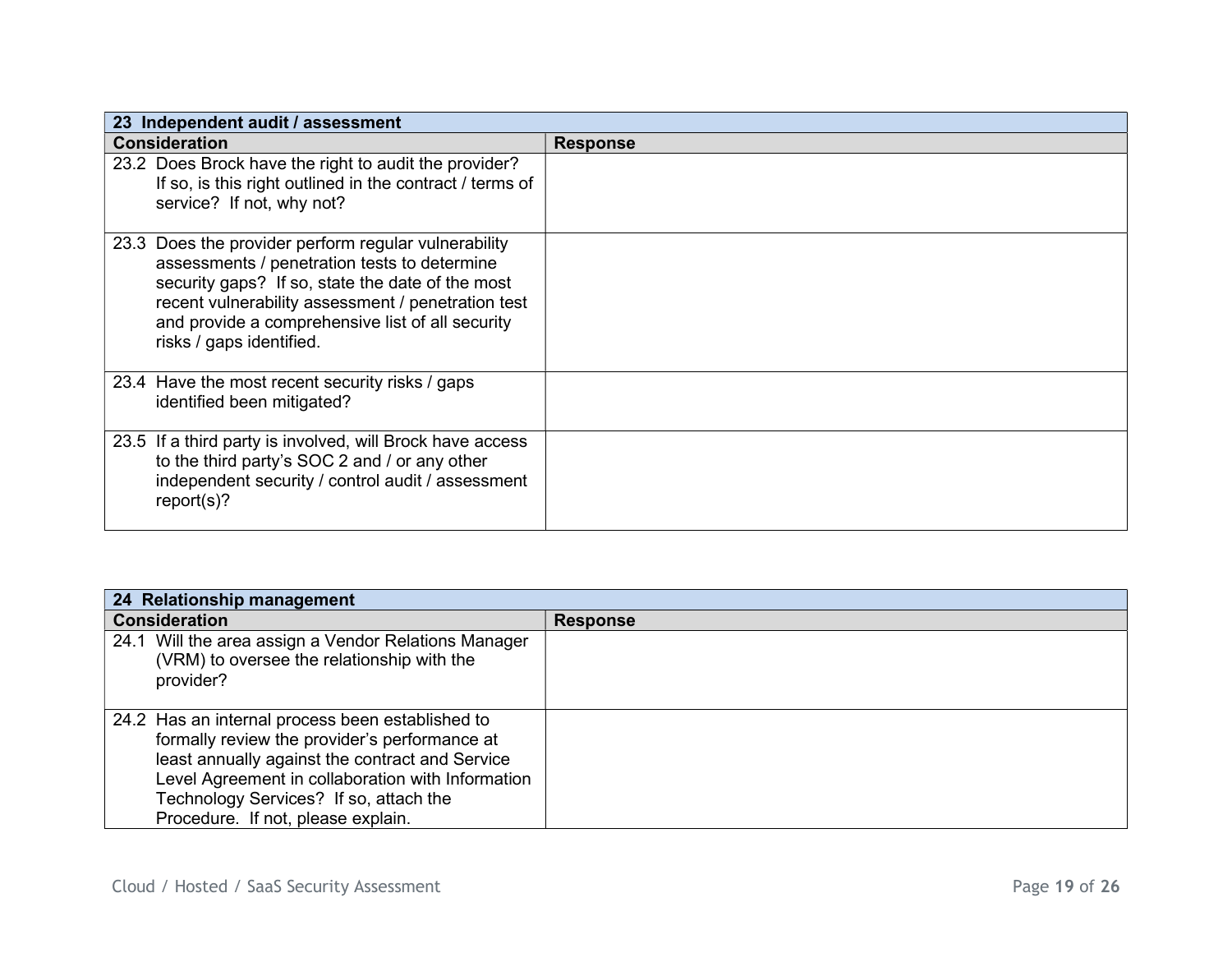| 24 Relationship management                                                                                                                                                       |                 |
|----------------------------------------------------------------------------------------------------------------------------------------------------------------------------------|-----------------|
| <b>Consideration</b>                                                                                                                                                             | <b>Response</b> |
| 24.3 Has an internal process been established to<br>formally review the contract with the provider at<br>least annually? If so, attach the Procedure. If<br>not, please explain. |                 |

| 25 Local administration                                                                                                                                                                                                                                                                                                                                                                                                                                                                                                                |                 |
|----------------------------------------------------------------------------------------------------------------------------------------------------------------------------------------------------------------------------------------------------------------------------------------------------------------------------------------------------------------------------------------------------------------------------------------------------------------------------------------------------------------------------------------|-----------------|
| <b>Consideration</b>                                                                                                                                                                                                                                                                                                                                                                                                                                                                                                                   | <b>Response</b> |
| Who will be the local administrator in the<br>25.1<br>department / area? Consider:<br>• Set-up and configuration of Brock's<br>environment in the solution<br>• Ongoing maintenance and administration<br>activities<br>• User set-up and administration<br>Roles set-up and administration<br>Monitoring and oversight including periodic<br>reviews of access rights to data.<br>If a consultant will be involved in any of the<br>activities outlined above, detail the consultant's<br>role and turnover to Brock (if applicable). |                 |

| 26 Area's business continuity                                                                                                                                |                 |  |
|--------------------------------------------------------------------------------------------------------------------------------------------------------------|-----------------|--|
| <b>Consideration</b>                                                                                                                                         | <b>Response</b> |  |
| 26.1 Will the area be developing a business continuity<br>plan for when the solution / service or data is not<br>available? If so, by when? If not, why not? |                 |  |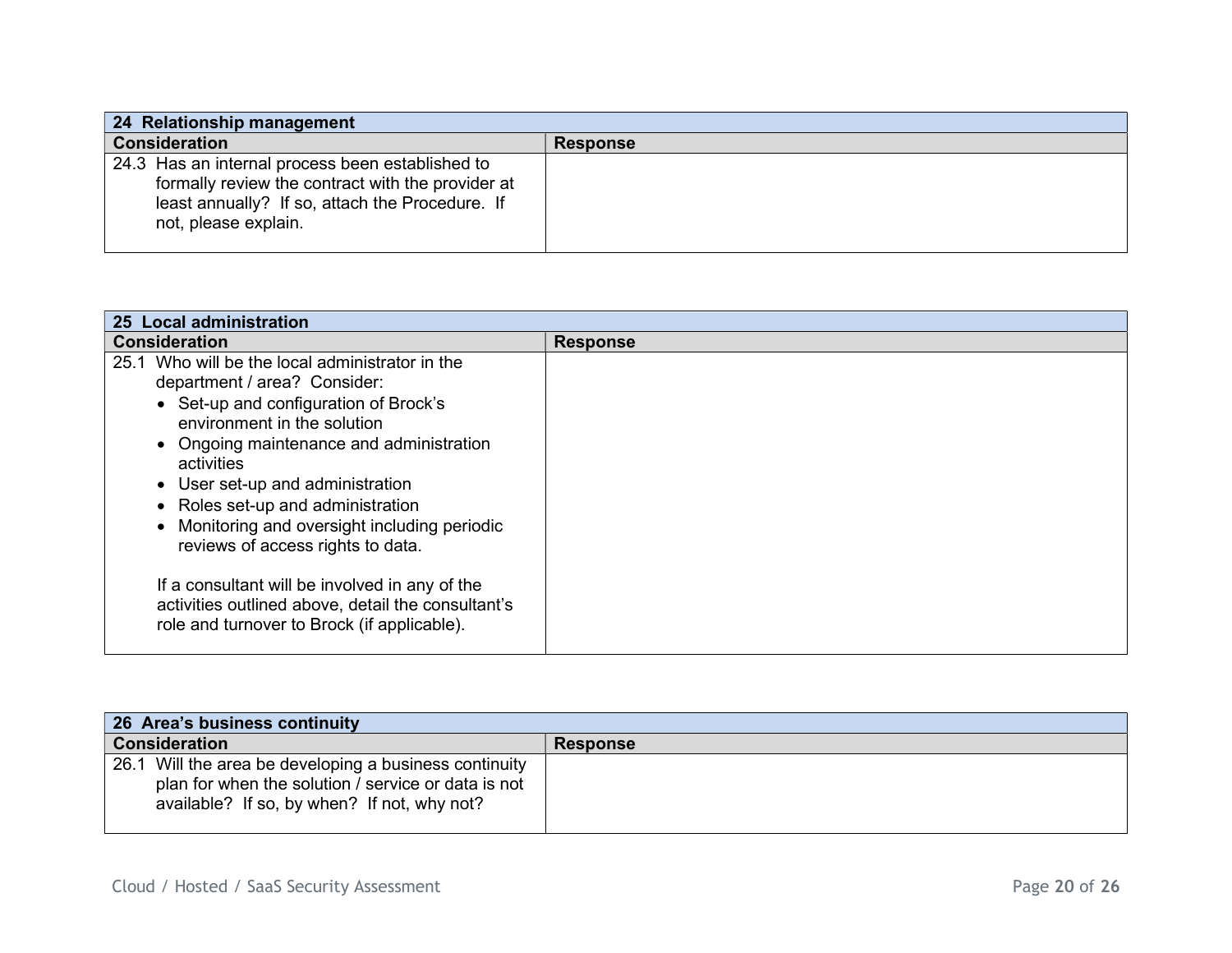Date submitted: [enter]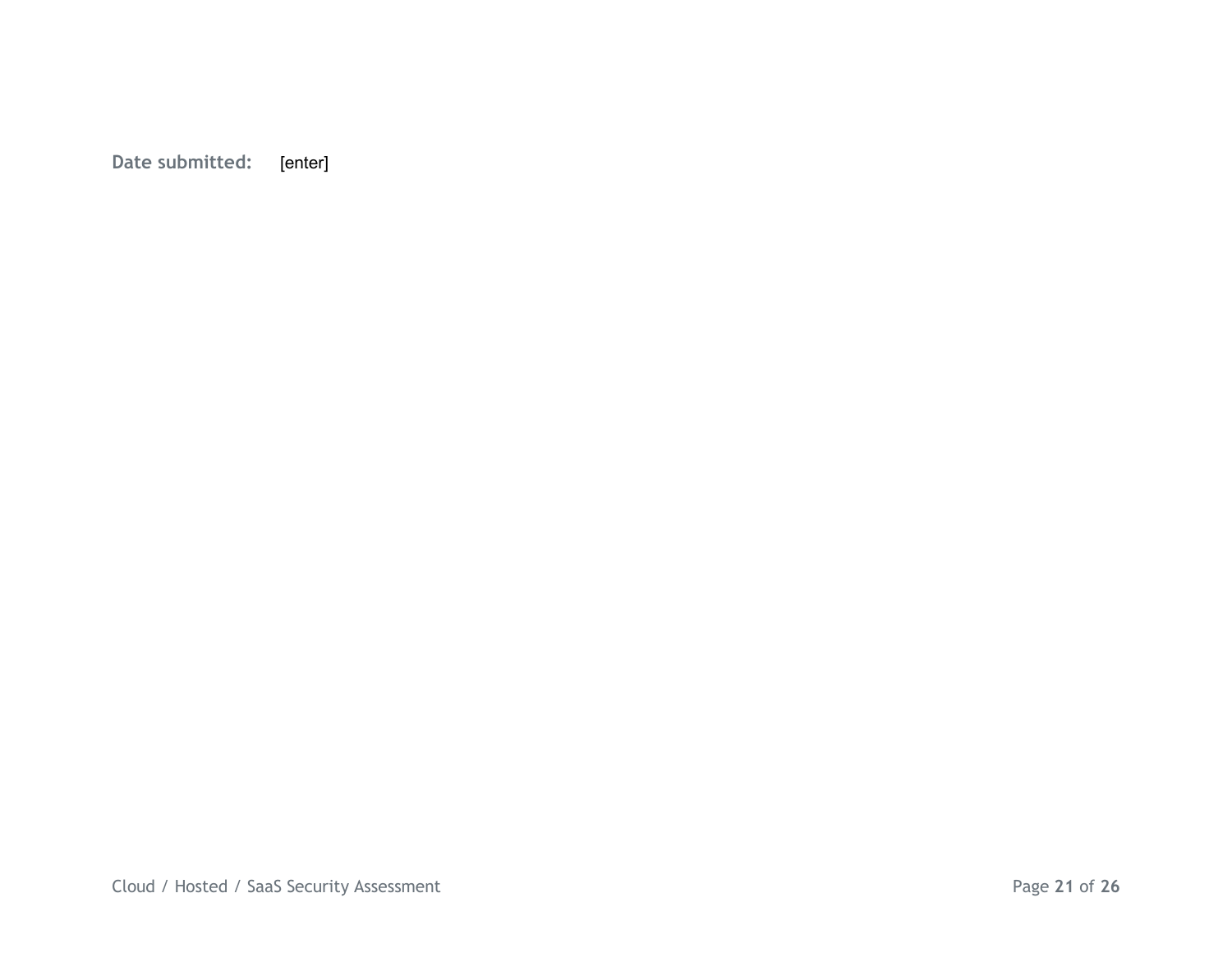#### Appendix: Definitions

| Cloud computing service models                                                                    |                                                                                                                                                                                                                                                                                                |                                                                                                                                        |  |
|---------------------------------------------------------------------------------------------------|------------------------------------------------------------------------------------------------------------------------------------------------------------------------------------------------------------------------------------------------------------------------------------------------|----------------------------------------------------------------------------------------------------------------------------------------|--|
| Service model <sup>1</sup>                                                                        | <b>Description</b>                                                                                                                                                                                                                                                                             | <b>Considerations</b>                                                                                                                  |  |
| laaS                                                                                              | Capability to provision processing, storage,<br>networks and other fundamental computing<br>resources, offering the customer the ability to<br>deploy and run arbitrary software, which can<br>include OSs and applications. IaaS puts these IT<br>operations into the hands of a third party. | laaS can provide<br>infrastructure services such<br>as servers, disk space,<br>network devices and<br>memory.                          |  |
| PaaS                                                                                              | Capability to deploy onto the cloud infrastructure<br>customer-created or customer-acquired<br>applications developed using programming<br>languages and tools supported by the provider                                                                                                       | PaaS is designed for<br>developers.                                                                                                    |  |
| SaaS                                                                                              | Capability to use the provider's applications running<br>on cloud infrastructure. The applications are<br>accessible from various client devices through a<br>thin client interface such as a web browser (e.g.,<br>web-based e-mail)                                                          | Applications are complete<br>and available on demand to<br>the customer. Traditional<br>licensing and asset<br>management are changed. |  |
| Source: Pijanowski, Keith; "Understanding Public Clouds: IaaS, PaaS and SaaS," Keith Pijanowski's |                                                                                                                                                                                                                                                                                                |                                                                                                                                        |  |
| Blog, 31 May 2009, www.keithpij.com/Home/tabid/36/EntryID/27/Default.aspx                         |                                                                                                                                                                                                                                                                                                |                                                                                                                                        |  |

| <b>Cloud Deployment Models</b> |                                                                                                                                                                                                                                                                                    |  |
|--------------------------------|------------------------------------------------------------------------------------------------------------------------------------------------------------------------------------------------------------------------------------------------------------------------------------|--|
| Deployment model               | <b>Description</b>                                                                                                                                                                                                                                                                 |  |
| Private cloud                  | • Operated solely for an enterprise<br>• May be managed by the enterprise or a third party<br>• May exist on- or off-premise                                                                                                                                                       |  |
| Public cloud                   | • Made available to the general public or a large industry group<br>• Owned by an organization selling cloud services                                                                                                                                                              |  |
| Community cloud                | • Shared by several enterprises<br>• Supports a specific community that has a shared mission or interest<br>• May be managed by the enterprises or a third party<br>• May reside on- or off-premise                                                                                |  |
| Hybrid cloud                   | • A composition of two or more clouds (private, community or public) that<br>remain unique entities, but are bound together by standardized or proprietary<br>technology that enables data and application portability (e.g., cloud bursting<br>for load balancing between clouds) |  |

Reference: http://www.erpsoftwareblog.com/2011/05/cloud-saas-and-hostedwhats-the-difference/

#### **Hosted**

<sup>&</sup>lt;sup>1</sup> IT control objectives for Cloud computing, ISACA, 2011, Figure 1.2, p. 11<br><sup>2</sup> IT control objectives for Cloud computing, ISACA, 2011, Figure 1.3, p. 13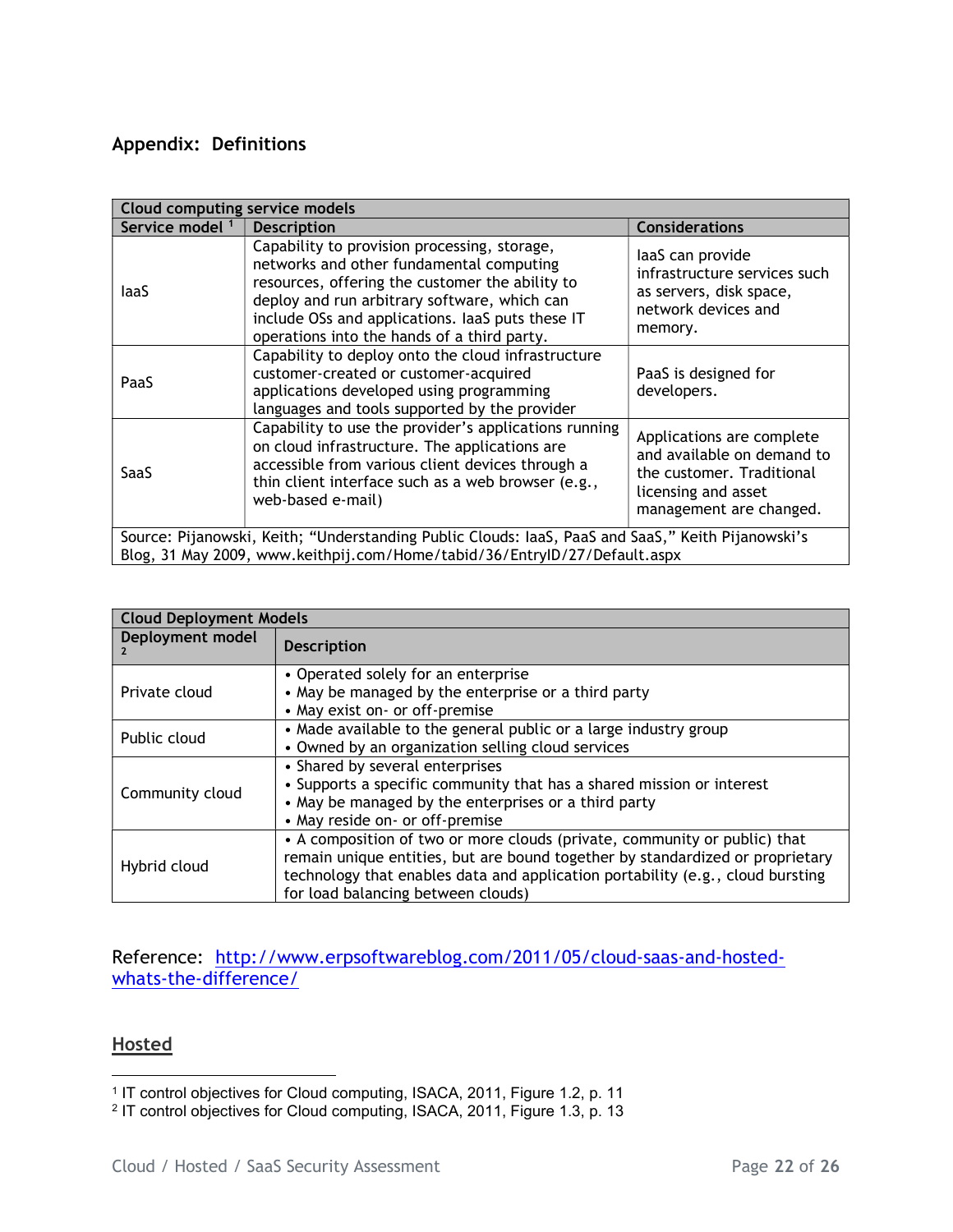"… Hosting essentially means you buy your software solution from a publisher or Value Added Reseller (VAR) …. You would then have the software installed at a data center or 'hosting center' where either physical or virtualized servers that you own/lease/finance are setup. You then would implement the solution very much like it would be implemented 'on premise' or at your offices.

Payment stream wise, you would have a large upfront software payment, a price for hourly or project based implementation, possibly an initial provisioning fee from the hosting center, and then a monthly fee for the rental/usage of the hosting center's equipment, people, and bandwidth. Your long term ongoing fees would including the monthly hosting fee, an annual software 'maintenance' fee which covers bug fixes and new versions, and any hourly billed or annual contracted phone support from your VAR. You may have a cost every few years to the VAR to upgrade the software to the latest version along with moving any modifications you had done.

### Advantages:

- You 'own' the software (actually indefinite license). You only pay once beyond the maintenance which is usually between 15% and 20% depending on software publisher. If you stop paying maintenance the software will continue to work at the version you are on.
- Your data is in a very secure data center which may also have/offer multi-site redundancy in case of disaster. Backups are being made reliably and you can connect from almost anywhere
- You can still bring your application back in house down the road with little interruption. Most hosting centers use "Virtual" servers like VMWare or Microsoft Hyper-V. You can take your 'server' and run it on your own physical hardware quickly if you use VMWare or Hyper-V

#### Disadvantages:

- The monthly hosting cost may exceed in house costs long term, depending [on] variables such as other non-hosted solutions you have in house, etc.
- If your office Internet connection goes down, you have no access to your system (redundant internet lines to your office can help alleviate this risk)
- If you want to integrate other solutions to your ERP system, you usually have to have that solution supported and installed at the hosting center as it is difficult for local applications to real time integrate with hosted applications.
- You need a fair amount of bandwidth. Especially if your application works with scanned images and photos as the upload and display of those can clog your Internet 'pipes.'

### Cloud Computing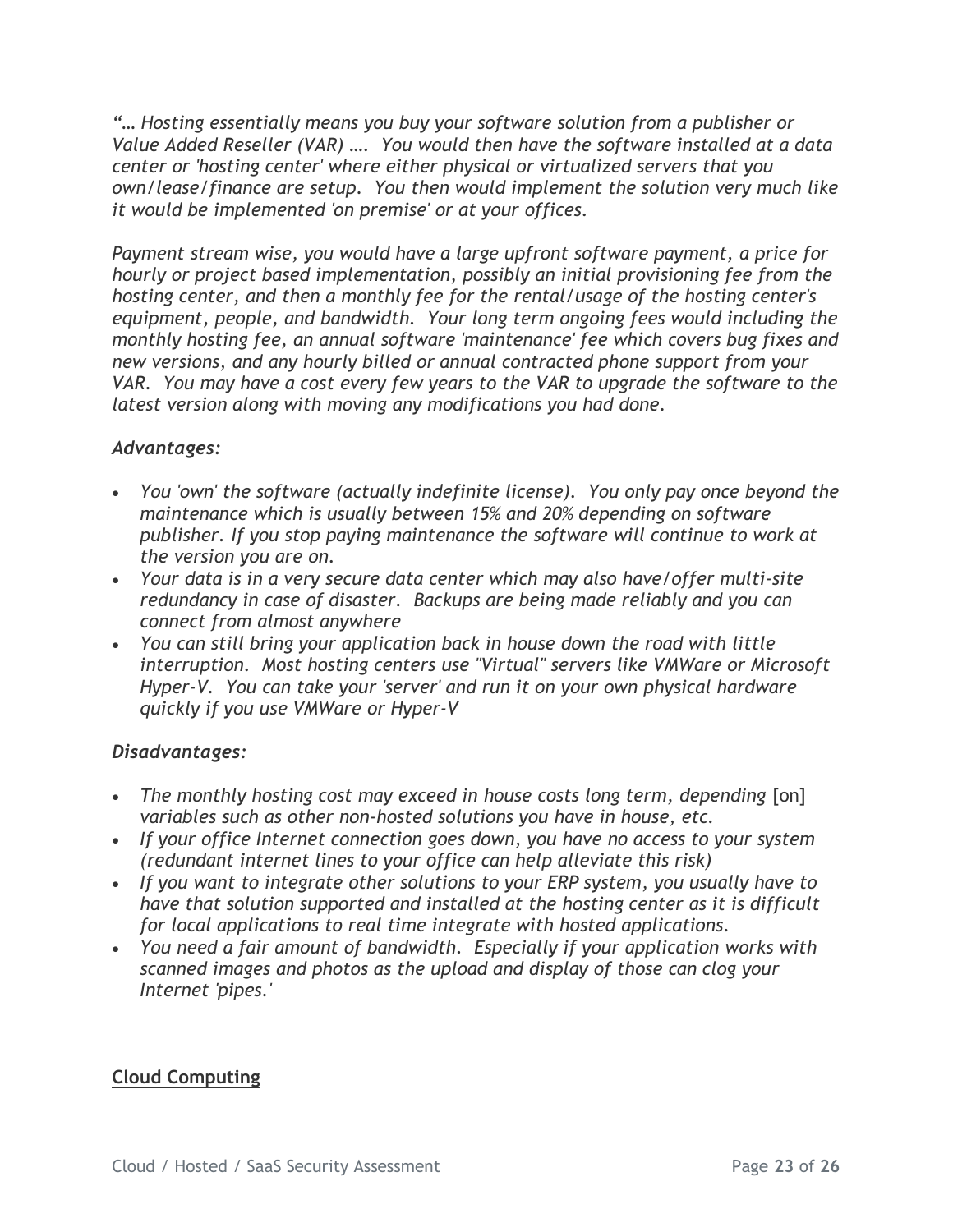Cloud computing usually refers to deploying software similarly to hosting, but the servers are very virtualized … Your application isn't really running on any one server, but rather is 'shuttled around' or even spread over multiple servers in real time as demand requires it. Most applications need to be modified or written to fully take advantage of the cloud so that they can run across multiple servers … You 'rent' servers, communications and messaging capacity, data storage capacity etc. Usually you are charged based on usage in tiny increments that add up to real dollars but scale well from trial environments up to global solutions.

A solution that can be 'hosted' could also be put 'in the cloud' and it is that deployment model that is easier to resell to end user customers since it is more scalable and can be duplicated more easily for new customers.

#### Advantages:

- Cloud computing allows small developers to provide a software application to customers at a very affordable price … Facebook uses cloud computing … Even Google can be defined as cloud computing as your search is handled by thousands of different servers at any instant based on worldwide demand.
- It's not difficult to make a traditional in house solution work in the cloud. The rewriting is minimal.
- You usually don't have significant upfront hardware setup or acquisition costs as is often the case with hosting.
- Like Hosting, you get data security (hopefully), redundancy, and unlike hosting, you get almost unlimited scalability.
- Software can be outright sold, or 'rented' in this model

### Disadvantages:

- Over time the transaction costs that are passed through to the customer from a company that uses Cloud architecture can exceed on-premise solutions.
- Existing applications often need some rework to properly take advantage of the cloud.
- [It's] not so easy to take a cloud hosted application and bring it back on premise due to the distributed nature of the architecture.
- It's even harder for disparate applications that need to integrate (such as an ERP) & CRM) solution to work in the cloud unless both vendors work together to make that happen. Software vendors can do this, but it's not easy for end-users.
- Each application often has [its] own fees so if you run many applications in the cloud, the costs can be steep since you don't pay per server, but rather per unit of data or CPU power cycles used.

#### SaaS or Software as a Service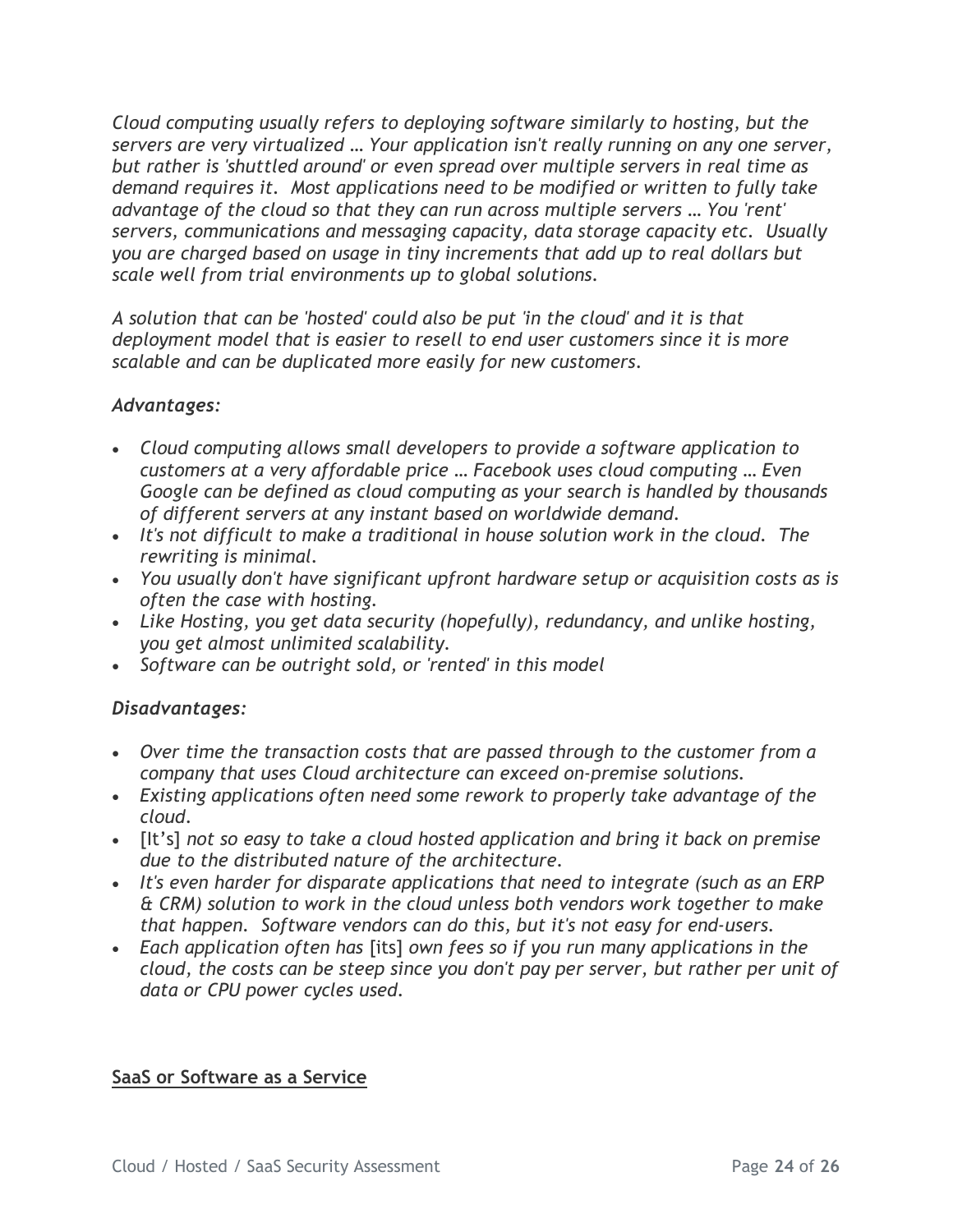SaaS is a hybrid of both a financial and architectural model. As most industry pros describe SaaS, it's usually a situation in which an application was written from the ground up for this model. Cloud and Hosted applications can either be traditional Windows applications accessed via technology such as Citrix, or Terminal Services, or an application that is HTML browser based. SaaS is almost always a pure Web/HTML based solution and is almost always sold on a rental model, typically. X dollars per month, per user. The biggest difference with SaaS applications is that they are usually 'multi-tenant.' This means that one database shares multiple end user customers and they are 'partitioned' from each other via a security model in the application, not via separate virtual servers.

#### Advantages:

- SaaS solutions can be financially attractive. You typically have no upfront costs to start using and they are usually 'self provisioning.' SAP Business By Design or Epicor Express are examples of a true SaaS solution. With SAP, you can fill out some basic information and be in a test environment in under 30 minutes.
- Multi-tenant applications tend to cost less to maintain and run and can have a lower monthly cost to customers because of this due to the common database.
- Often, the services component of implementation and future upgrades is bundled into the monthly fee. It may be easier to swallow \$200/user/month than \$150,000 for a new ERP solution. Even if the \$150,000 is actually cheaper over 5- 10 years, the savings of cash is very attractive to some companies.
- Since, to be truly SaaS, it's likely the applications were recently developed, [this] gives many SaaS applications a 'fresher' look and feel and more modern technology than older applications that were moved into the cloud or are hosted.
- The integration between more than one SaaS application (such as ERP & CRM) can be done by the vendors, but is usually difficult for end users. However, when done properly, it can look and work seamlessly, almost as if one solution.

#### Disadvantages:

- Although cheaper up front, the monthly fees, can add up over time to be substantially more than an 'on premise' solution. There are complex ROI spreadsheets done by parties who have interests in both scenarios. SaaS vendors will typically over-inflate the cost of in house IT and upgrades, and premise vendors will typically underestimate those costs. Do your own realistic analysis of the whole picture and look at it over 10 years which seems to be the life of a major ERP system these days.
- There is nothing to keep a SaaS vendor from jacking up the monthly fees a year or two down the road after you have invested time and money in implementing the system. With SaaS, if you don't pay, you lose access to your system, period. With on-premise, if you stop paying maintenance, your software continues to operate at the current version level.